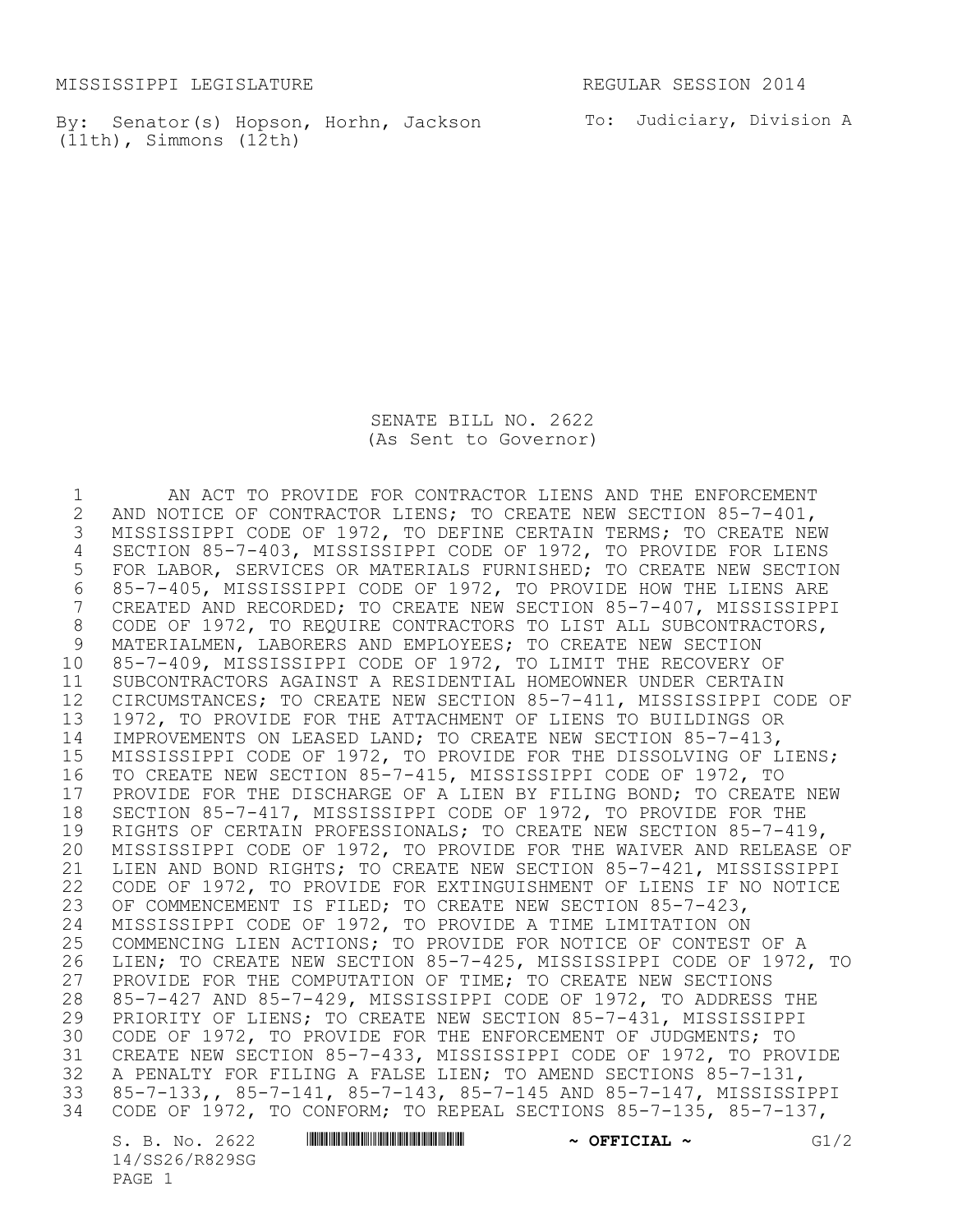85-7-139, 85-7-149, 85-7-151, 85-7-181, 85-7-183, 85-7-185, 85-7-197, 85-7-199 AND 85-7-201, MISSISSIPPI CODE OF 1972, WHICH PROVIDE FOR LIENS ON AMOUNTS DUE A CONTRACTOR AND THE RECORDING THEREOF; AND FOR RELATED PURPOSES. BE IT ENACTED BY THE LEGISLATURE OF THE STATE OF MISSISSIPPI: **SECTION 1.** The following shall be codified as Section 85-7-401, Mississippi Code of 1972: 85-7-401. The following words and phrases shall have the meanings ascribed herein unless the context clearly indicates otherwise: (a) "Business day" means any day that is not a Saturday, Sunday, or legal holiday. (b) "Contractor" means a contractor having privity of contract with the owner or lessee of the real estate. (c) "Lien action" means a civil action against the owner of improved property to perfect and make permanent the lien created by Section 85-7-403. (d) "Payment action" means a lawsuit, proof of claim in a bankruptcy case, or a binding arbitration. (e) "Professional surveyor" has the meaning given in Section 73-13-71. (f) "Materials" means materials, tools, appliances, machinery, or equipment used in making improvements to the real estate. (g) "Materialmen" or "materialman" means all persons furnishing the materials, tools, appliances, machinery, or

| S. B. No. 2622 | $\sim$ OFFICIAL $\sim$ |
|----------------|------------------------|
| 14/SS26/R829SG |                        |
| PAGE 2         |                        |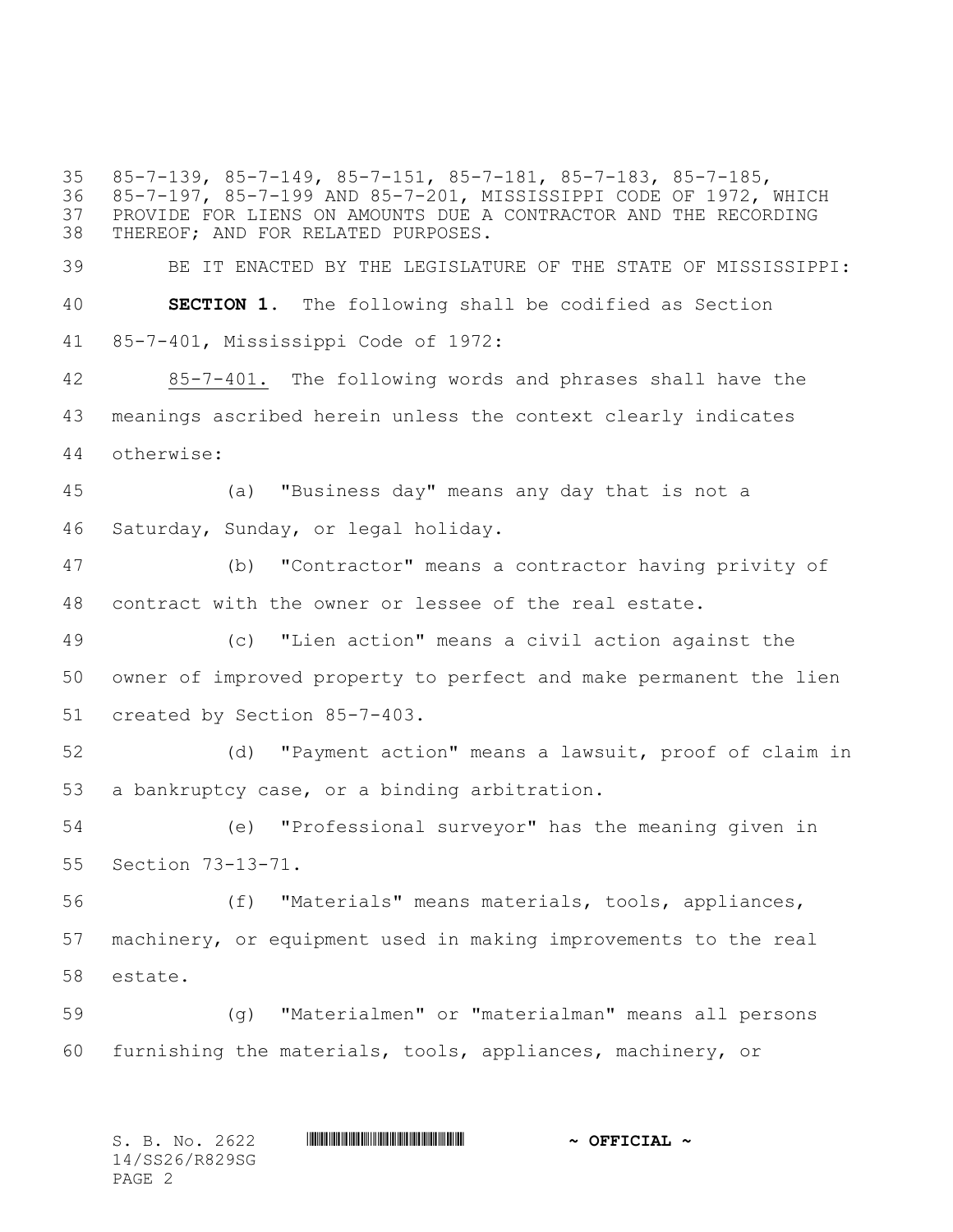equipment included in the definition of materials to a contractor or to a subcontractor in privity with the contractor.

 (h) "Professional engineer" has the meaning given in Section 73-13-3.

 (i) "Residential property" means single-family and two-family, three-family, and four-family residential real estate.

 (j) "Statutory overnight delivery" means delivery of a document through the United States Postal Service or through a commercial firm that is regularly engaged in the business of document delivery or document and package delivery in which the sender:

 (i) Has directed that delivery be not later than the next business day following the day on which the document is received for delivery by the United States Postal Service or the commercial firm; and

 (ii) Receives a receipt acknowledging receipt of the document signed by addressee or an agent of the addressee.

 (k) "Subcontractor" means subcontractors having privity of contract with the contractor; "subcontractor" also means subcontractors having privity of contract with a subcontractor having privity of contract with the contractor.

 (l) "Registered architect" has the meaning given in Section 73-1-3.

 (m) "Design professional" includes professional surveyors, professional engineers and registered architects.

S. B. No. 2622 **\*\*\* WILL AND \*\*\* \*\*\* \*\*\* \*\*\* \*\*\* \*\*\* \*\*\* \*\*\* \*\*\* \*\*\* \*\* \*\*\* \*\* \*\* \*\* \*\* \*\* \*\* \*\* \*\* \*\* \*\* \*\* \*\* \*\* \*\* \*\* \*\* \*\* \*\* \*\* \*\* \*\* \*\* \*\* \*\*** 14/SS26/R829SG PAGE 3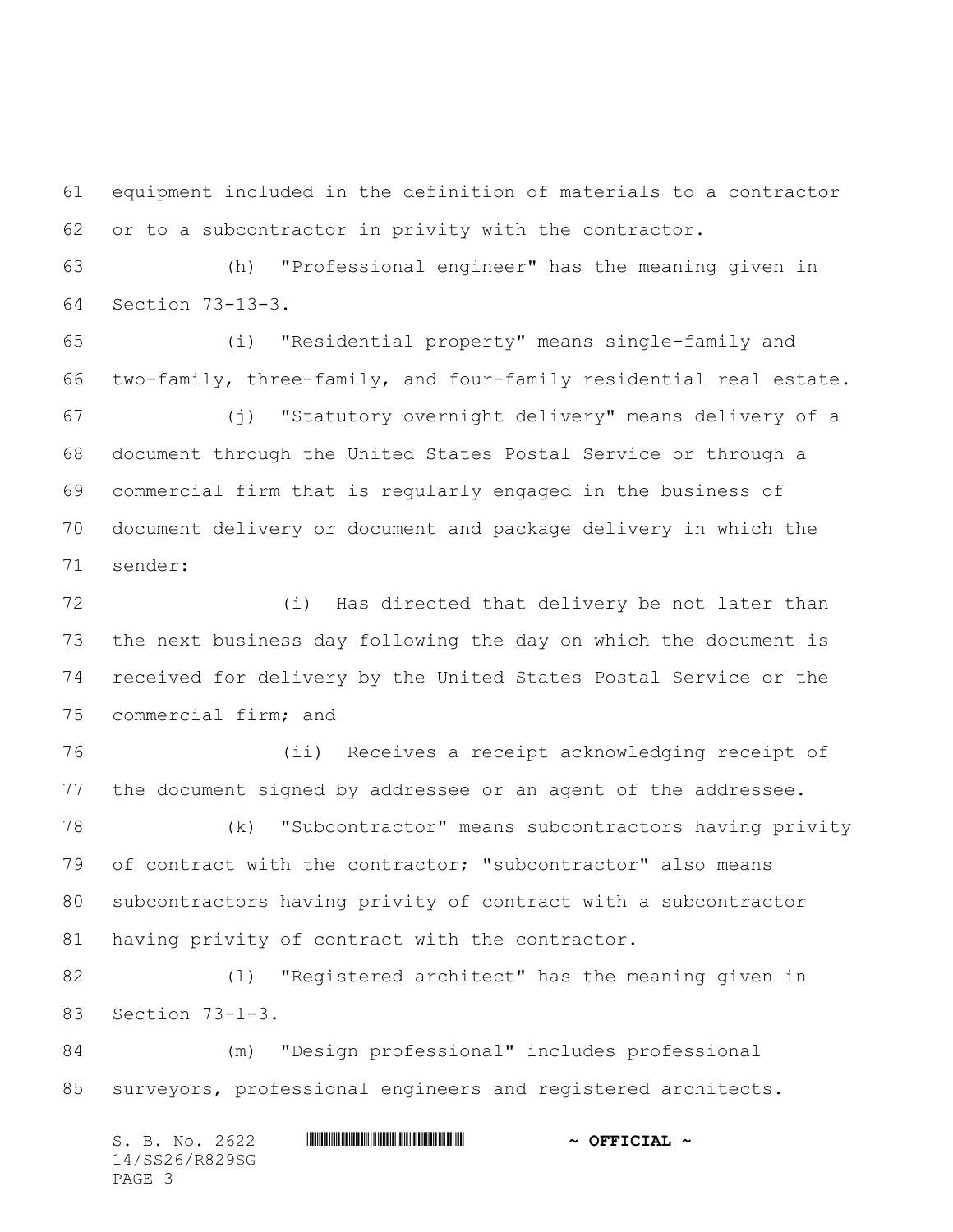**SECTION 2.** The following shall be codified as Section 85-7-403, Mississippi Code of 1972:

 85-7-403. (1) The following persons shall each have a special lien on the real estate or other property for which they furnish labor, services or materials:

 (a) All contractors, all subcontractors and all materialmen furnishing material for the improvement of real estate;

 (b) All registered architects or professional engineers furnishing plans, drawings, designs, or other architectural or engineering services on or with respect to any real estate;

 (c) All registered land surveyors performing or furnishing services on or with respect to any real estate.

 (2) Each special lien specified in subsection (1) of this section may attach to the real estate of the owner for which the labor, services or materials are furnished if they are furnished at the instance of the owner, design professional or contractor or a subcontractor having direct privity of contract with a contractor, and shall include the value of work done and labor, services or materials furnished.

 (3) Each special lien specified in subsection (1) of this section shall be limited to the amount due and owing the lien claimant under the terms of its express or oral contract, subcontract or purchase order subject to Section 85-7-405(4).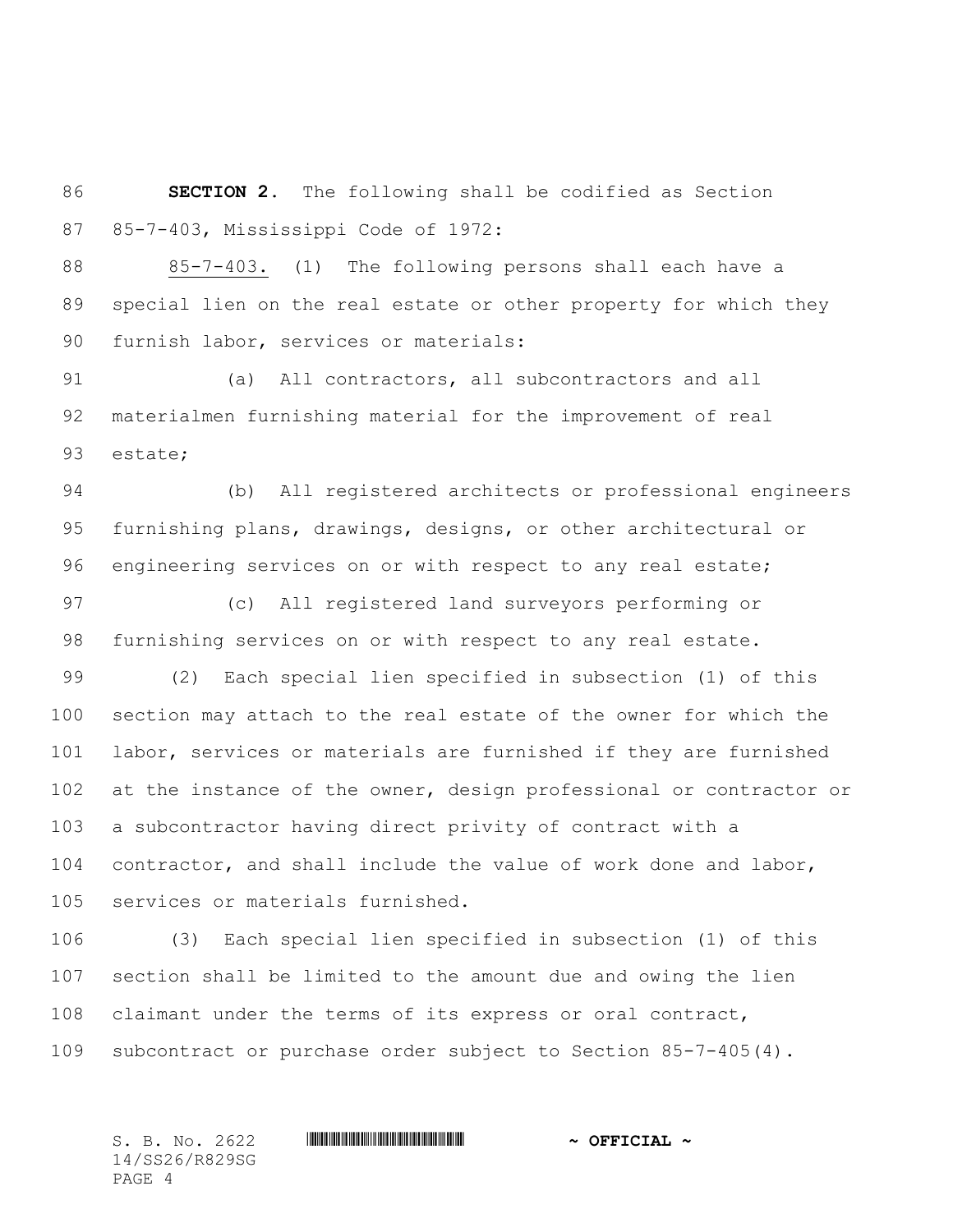(4) Each special lien specified in subsection (1) of this section shall include interest on the principal amount due in accordance with Section 75-17-1, 75-17-7 or 75-17-19 as applicable by law.

 (5) Notwithstanding any other provision of this article, no lien shall exist in favor of any contractor or subcontractor who is not licensed as required by either Section 31-3-1 et seq., or Section 73-59-1 et seq., or who contracts with any contractor or subcontractor who is not licensed as required. Upon request, any contractor or subcontractor is required to provide any owner, 120 contractor, subcontractor or materialman a copy of that person's current license.

 **SECTION 3.** The following shall be codified as Section 85-7-405, Mississippi Code of 1972:

 85-7-405. (1) To make good a lien created in Section 85-7-403(1), it must be created and declared in accordance with the following provisions, and on failure of any of them the lien shall not be effective or enforceable:

 (a) A substantial compliance by the party claiming the 129 lien with the party's contract, subcontract or purchase order for work performed or labor, services or material provided in the building, repairing, or improving of real estate; for architectural services furnished; for registered land surveying or registered professional engineering services furnished or performed; or for materials or machinery furnished;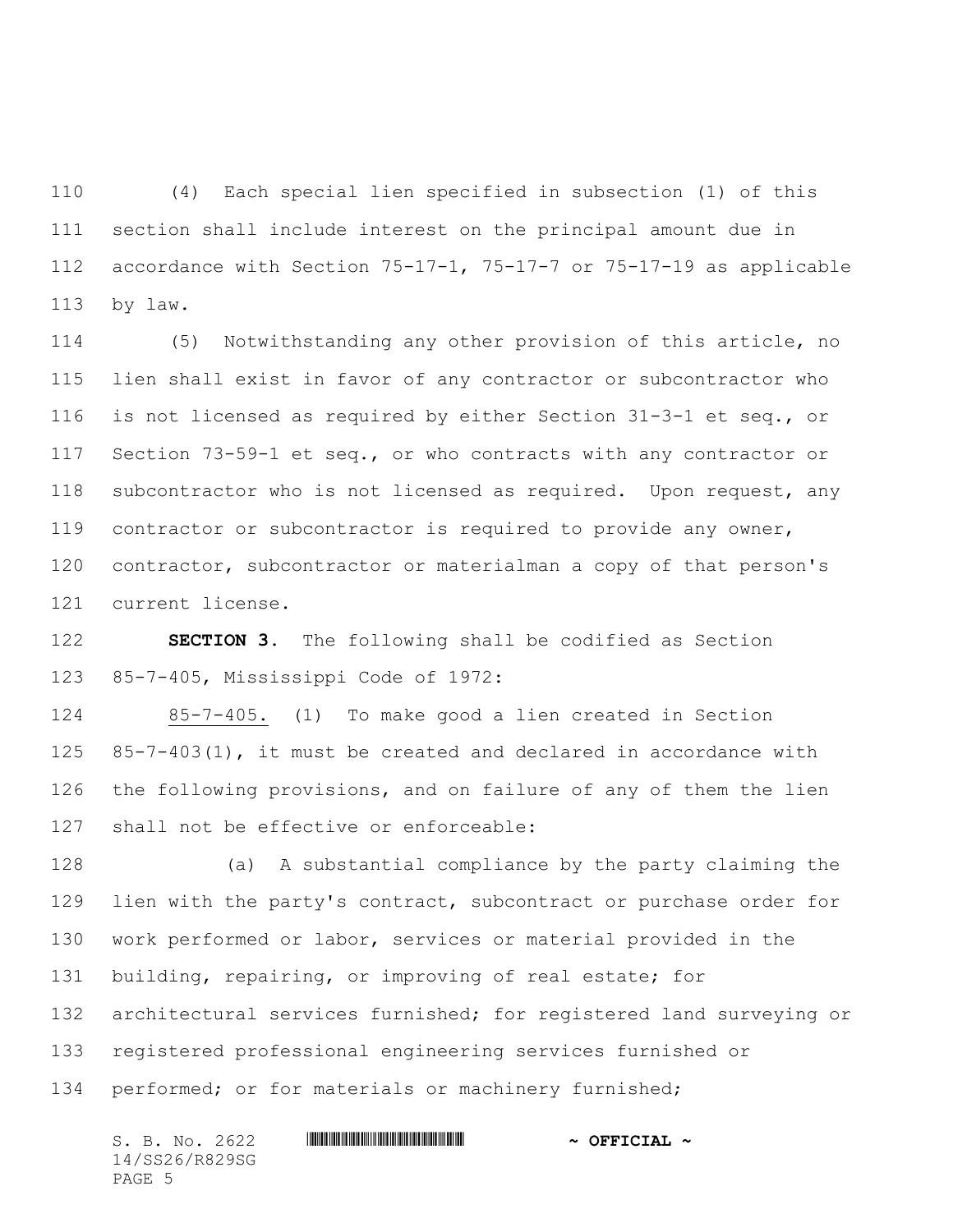(b) The filing for record of the claim of lien in the office of the clerk of the chancery court of the county where the property is located within ninety (90) days after the claimant's last work performed, labor, services or materials provided, the furnishing of architectural services, or the furnishing or performing of surveying or engineering services. The lien shall include a statement regarding its expiration pursuant to Section 85-7-421(1) and a notice to the owner of the property on which a claim of lien is filed that the owner has the right to contest the lien; the absence of the statement or notice shall invalidate the lien. The claim shall be in substance as follows:

 "A.B., a mechanic, contractor, subcontractor, materialman, machinist, manufacturer, registered architect, registered forester, registered land surveyor, registered professional engineer, or other person (as the case may be) claims a lien in the amount of (specify the amount claimed) on the building, structure, house, factory, mill, machinery, or railroad (as the case may be) and the premises or real estate on which it is erected or built, of C.D. (describing the houses, premises, real estate, or railroad), for satisfaction of a claim which became due on (specify the date the claim was due, which is the same as the last date the labor, services or materials were supplied to the premises) for work performed or labor, services provided (or whatever the claim may be).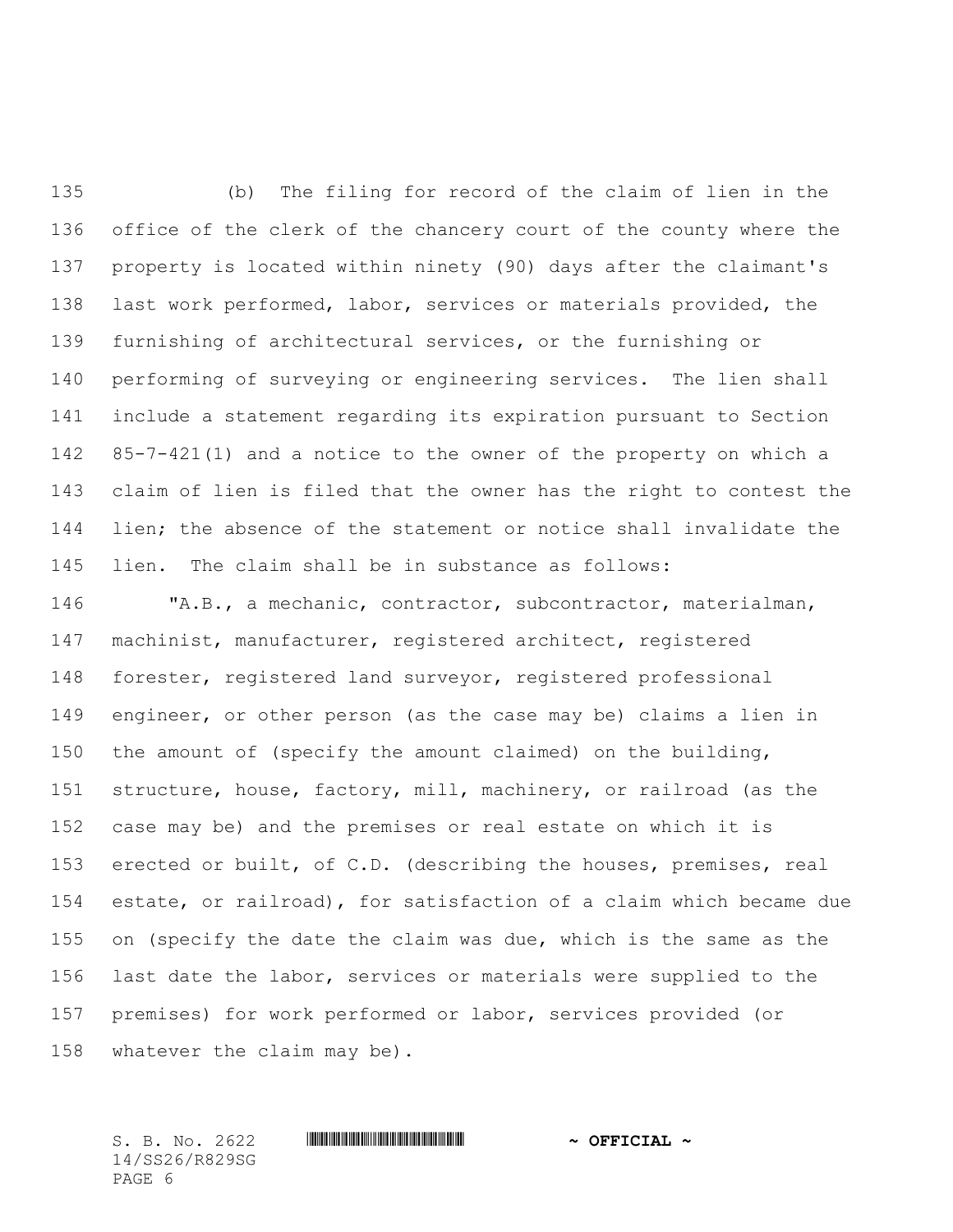THIS CLAIM OF LIEN EXPIRES AND IS VOID ONE HUNDRED EIGHTY (180) DAYS FROM THE DATE OF FILING OF THE CLAIM OF LIEN IF A PAYMENT ACTION IS NOT FILED BY THE CLAIMANT WITHIN THAT TIME PERIOD.

 NOTICE TO OWNER OF PROPERTY: You have the right to contest this claim of lien pursuant to Mississippi law."

 No later than two (2) business days after the claim of lien is filed of record, the lien claimant shall send a true and accurate copy of the claim of lien by registered or certified mail 168 or statutory overnight delivery to the owner of the property or, if the owner's address cannot be found, the contractor, as the 170 agent of the owner; if the property owner is an entity on file with the Secretary of State's office, sending a copy of the claim of lien to the entity's address or the registered agent's address shall satisfy this requirement. If the lien claimant is not the contractor, he shall also send a copy of the claim of lien within two (2) business days by registered or certified mail or statutory overnight delivery to the contractor or to the contractor's registered agent.

 (c) (i) A payment action for the recovery of the amount of the lien claimant's claim against the party he contracted with shall be commenced in county, circuit or chancery court within one hundred eighty (180) days from the date of filing for record of the lien claimant's claim of lien. A lis pendens

14/SS26/R829SG PAGE 7

#### S. B. No. 2622 \*SS26/R829SG\* **~ OFFICIAL ~**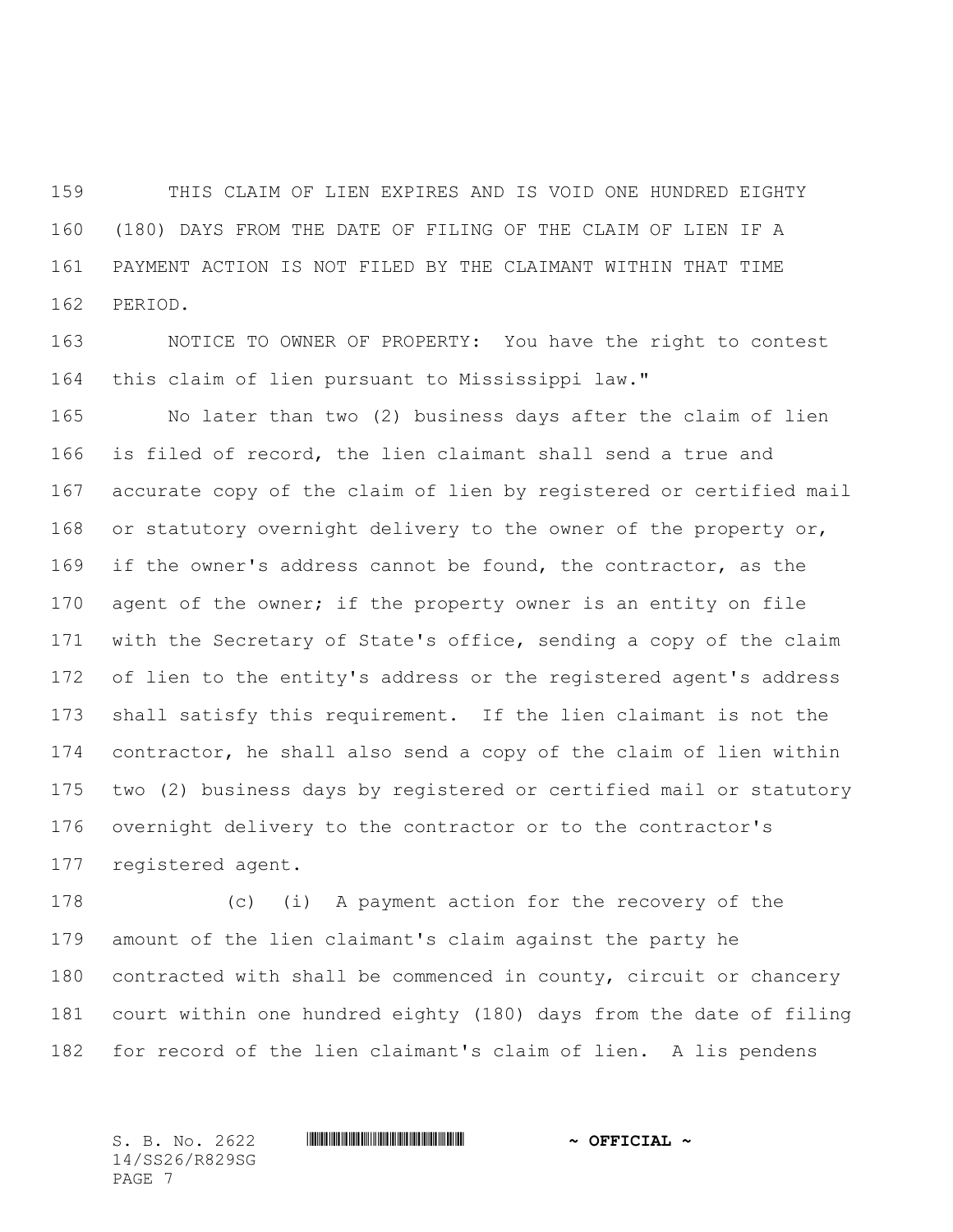notice shall be filed with the commencement of the action with a 184 copy to the owner and contractor;

 (ii) The payment action shall be commenced by summons and complaint. The defendants shall be summoned, as in 187 other actions at law, to appear and defend the action; and in case any necessary party defendant shall be a nonresident of or absent 189 from the state, or cannot be found, he may be made a party by publication, as in cases of nonresident or absent defendants in 191 chancery, requiring him to appear on a day to be therein named; and in default of appearance, the same proceedings shall be had as 193 if the defendant had been duly summoned and made default;

 (iii) Nothing in this paragraph (c) shall prejudice the parties' contractual rights to arbitration, as applicable;

 (d) (i) The commencement of a payment action under paragraph (c) is not required if the owner has not made payment to the contractor and the lien claimant cannot secure a final judgment against the party with whom the lien claimant contracted because:

 1. The party has been adjudicated a bankrupt; 203 2. If an individual, the party is deceased; or

 3. Payment is not due to the lien claimant under the applicable contract agreement until after payment is received by the party with whom the lien claimant contracted.

| S. B. No. 2622 | $\sim$ OFFICIAL $\sim$ |
|----------------|------------------------|
| 14/SS26/R829SG |                        |
| PAGE 8         |                        |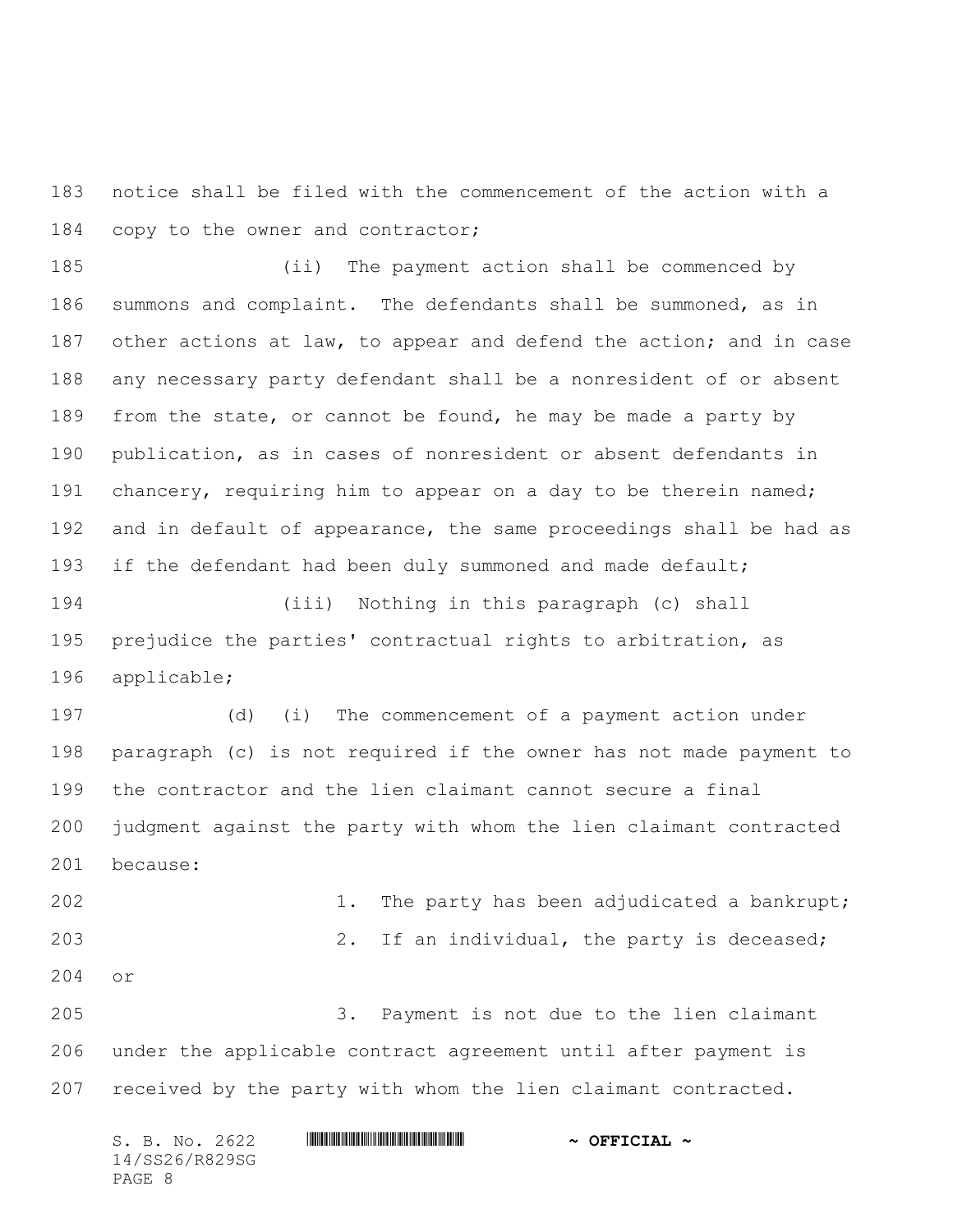(ii) If paragraph (d)(i) of this section applies, the person or persons furnishing labor, services or materials may enforce the lien directly against the property in a lien action against the owner if it is filed within the required time for filing a payment action, with the judgment rendered in the proceeding to be limited to a judgment in rem against the property improved and to impose no personal liability upon the owner of the property. A lis pendens notice shall be filed with the commencement of this lien action with a copy to the owner and the contractor.

 (iii) Nothing in this paragraph (d) shall impact or negate the rights and defenses available pursuant to Section 85-7-413 or 85-7-419.

 (e) A claim of lien may be amended at any time to increase or reduce the amount claimed, and the amended claim of lien shall relate back to the date of filing for record of the original claim of lien. An amended claim of lien filed for record pursuant to this subsection shall be sent to the owner of the property in the same manner as required for a claim of lien in subsection (1)(b) of this section and shall be in substance as follows:

 "That certain claim of lien filed by A.B. against property of C.D. on (date) and recorded at book (book#), page (page#) in the lien index of (name of county) County is hereby amended by increasing/reducing (cross out one) the amount of the claim of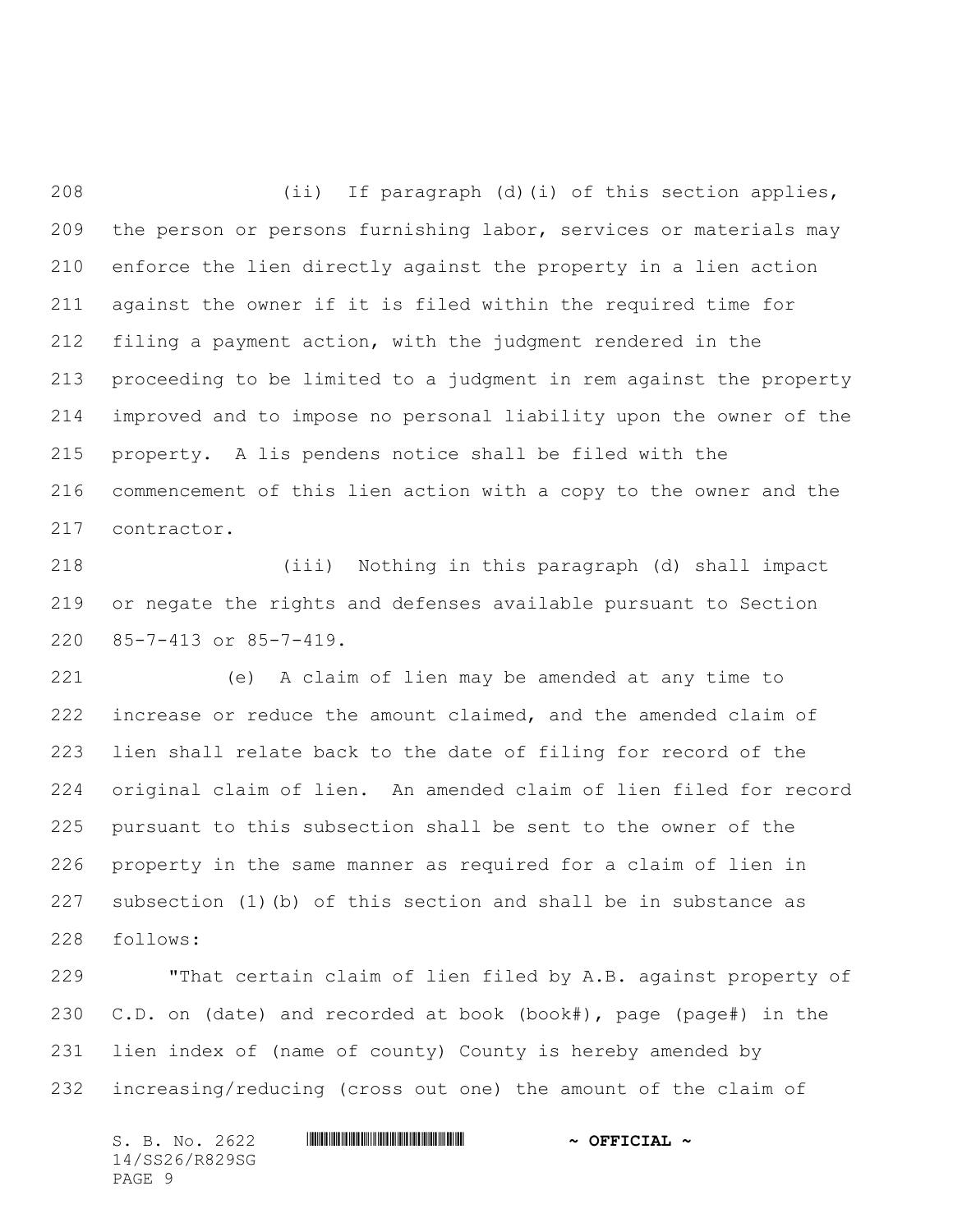lien to (specify reduced amount claimed). The remaining terms of the original claim of lien are hereby incorporated by reference into this amended claim of lien. This amended claim of lien relates back to the date that the original claim of lien was filed for record."

 (2) (a) The liens specified in Section 85-7-403 ("construction liens") shall be inferior to liens for taxes, but construction liens shall be superior in priority to all other liens except as specified in subsection (2)(b) and (c).

 (b) Except as provided in subsection (2)(c), a construction lien shall have priority over all other liens, deeds of trust, mortgages or encumbrances filed after the date and time of the filing of the notice of lien in the office of the chancery clerk of the county in which the land is located. All liens, 247 deeds of trust, mortgages and encumbrances filed before the date and time of the filing of the notice of construction lien shall have priority over the construction lien, whether the work secured by the lien was performed before or after the filing of the lien, deed of trust, mortgage or other encumbrance. This priority will extend to amendments or restatements and assignments of the lien, deed of trust, mortgage and other encumbrance. The priorities in this subsection are determined by the date and time of filing and without regard to the actual knowledge of the parties of unrecorded liens. Enforcement of a construction lien shall not 257 affect any prior deeds of trust or other liens, and a purchaser,

14/SS26/R829SG PAGE 10

#### S. B. No. 2622 \*SS26/R829SG\* **~ OFFICIAL ~**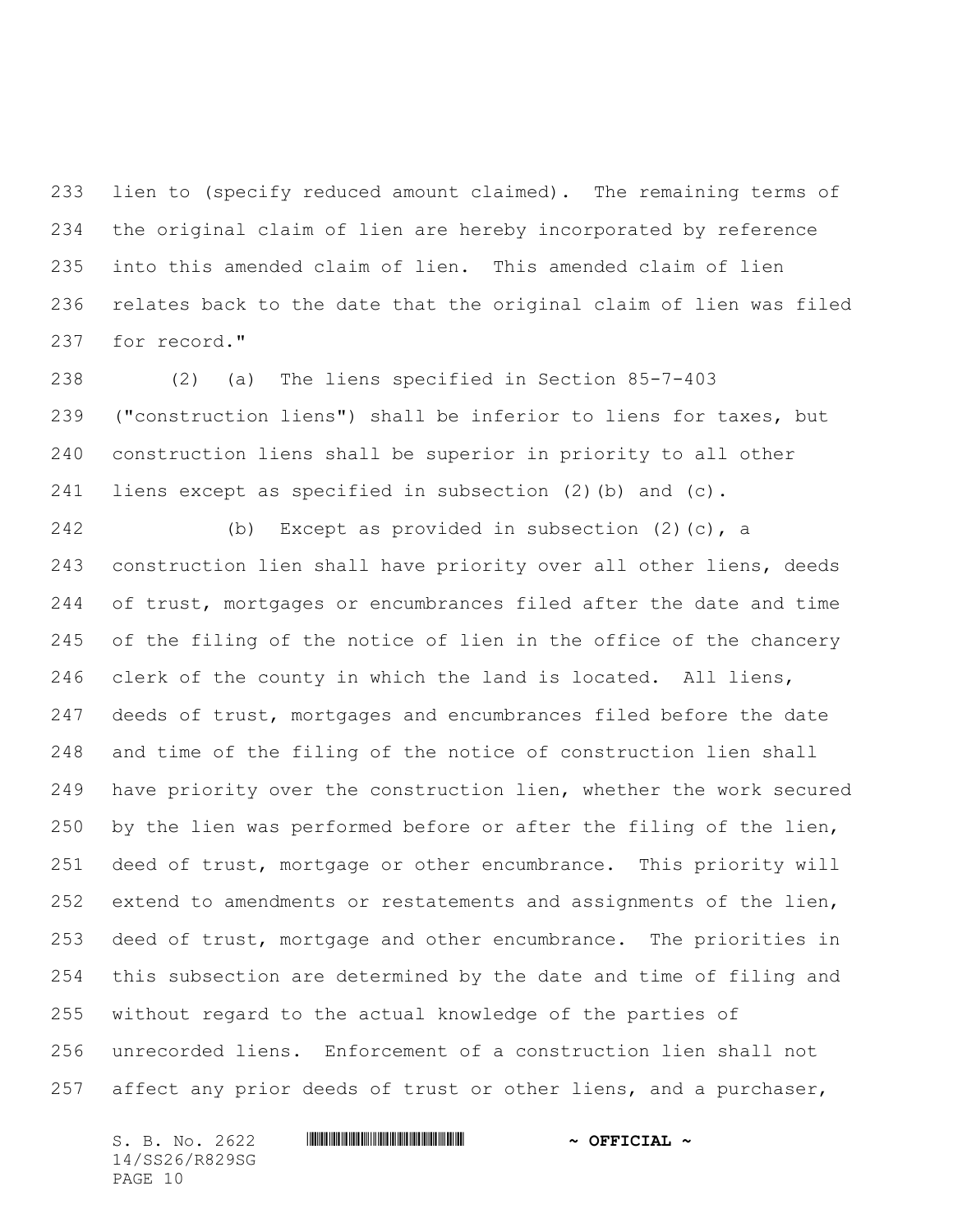in connection with the enforcement of a construction lien, shall take the property subject to any prior liens, deeds of trust, mortgages or encumbrances of which the purchaser has actual or constructive notice on the date of the purchase. Foreclosure of any prior deeds of trust or other liens shall terminate and extinguish the subordinate construction lien or other interest as to the land and the buildings and improvements thereon, whether or not at the time of the foreclosure the construction lien or interest has been perfected in accordance with the provisions of this article, and the subordinate lienholder shall have the rights in any excess proceeds received by the foreclosing lienholder as provided by law.

 (c) A deed of trust, mortgage, assignment of leases and rents, fixture filing or other security agreement affecting real property is a construction mortgage to the extent it secures a loan or loans for the purpose of financing the repair or construction of an improvement on the real property, which may include the acquisition cost of the real property. A construction lien is subordinate to a construction mortgage if the construction mortgage is filed in the land records before a notice of a claim of lien is filed pursuant to Section 85-7-405 and the lender, secured party, mortgagee, beneficiary or holder of the construction mortgage obtained either: (i) an affidavit or sworn statement from the owner to the effect that no work has been performed on, or materials delivered to, the real property; or

S. B. No. 2622 **\*\*\* WILL AND \*\*\* \*\*\* \*\*\* \*\*\* \*\*\* \*\*\* \*\*\* \*\*\* \*\*\* \*\*\* \*\* \*\*\* \*\* \*\* \*\* \*\* \*\* \*\* \*\* \*\* \*\* \*\* \*\* \*\* \*\* \*\* \*\* \*\* \*\* \*\* \*\* \*\* \*\* \*\* \*\* \*\*** 14/SS26/R829SG PAGE 11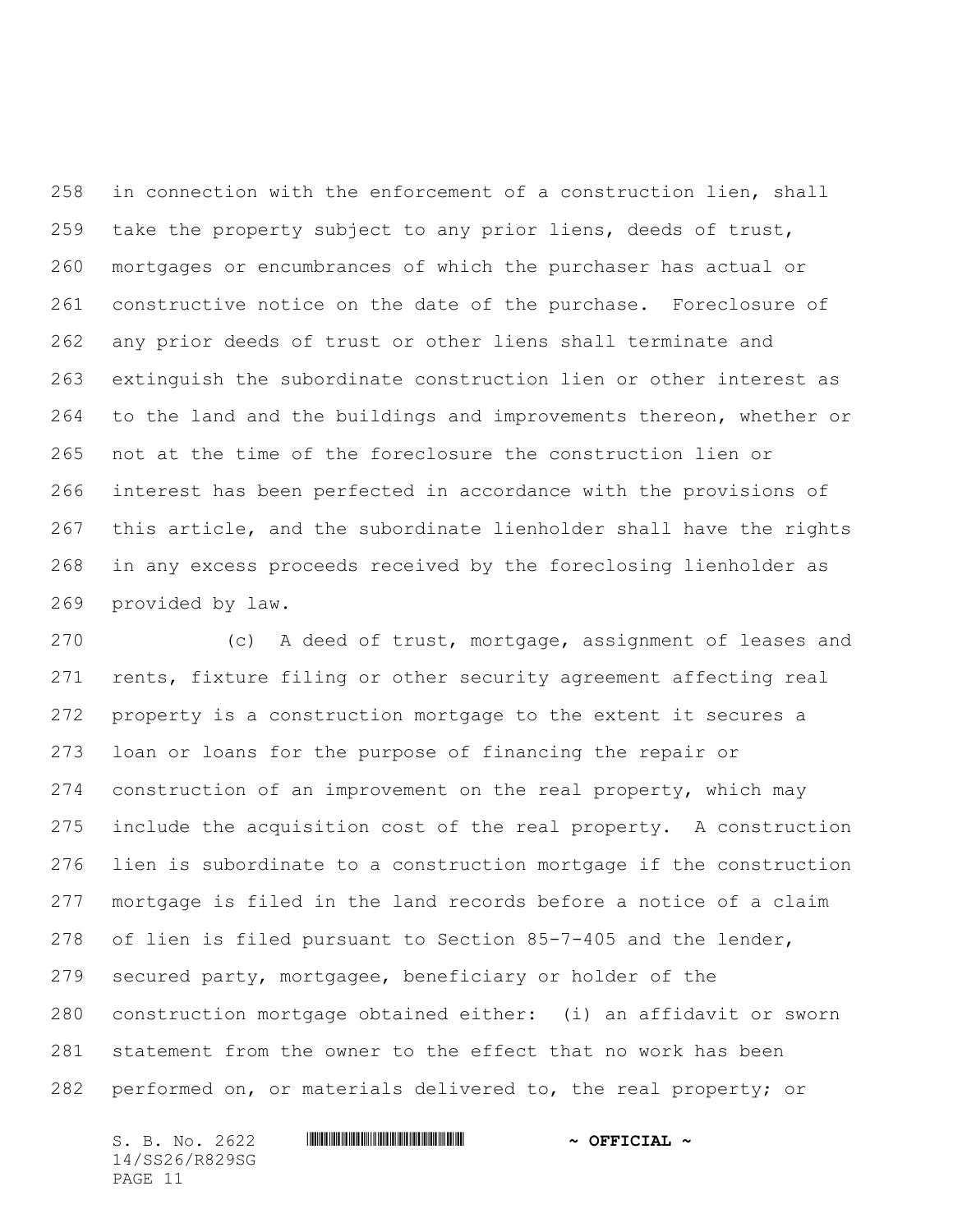(ii) an affidavit or sworn statement from the contractor, or owner if there is no contractor, as provided in Section 85-7-413(1)(b) regarding payment for work, materials or services provided. A construction mortgage has this priority for all loan advances secured thereby regardless of whether the advances are made before or after the filing of a notice of a construction lien, and this priority will extend to amendments, restatements and refinancings of the construction mortgage.

 (3) (a) Following compliance with the requirements of subsection (1) of this section, in any proceeding against the owner to enforce a lien created by Section 85-7-403 against the property, the party having a direct contractual relationship with the lien claimant shall not be a necessary party, but may be made a party. The design professional, contractor or subcontractor, or all of them, may intervene in the proceedings at any time before judgment for the purpose of resisting the establishment of the lien or of asserting against the lien claimant any claim of the contractor or subcontractor growing out of or related to the contract, subcontract or purchase order upon which the asserted lien is based.

 (b) Any party to an action against the owner to enforce a lien against the property, by appropriate plea, may put in issue the fact of indebtedness or the existence of the lien, or both, and may interpose any other defense or join any counterclaim applicable to the action; and if the court by its finding, or the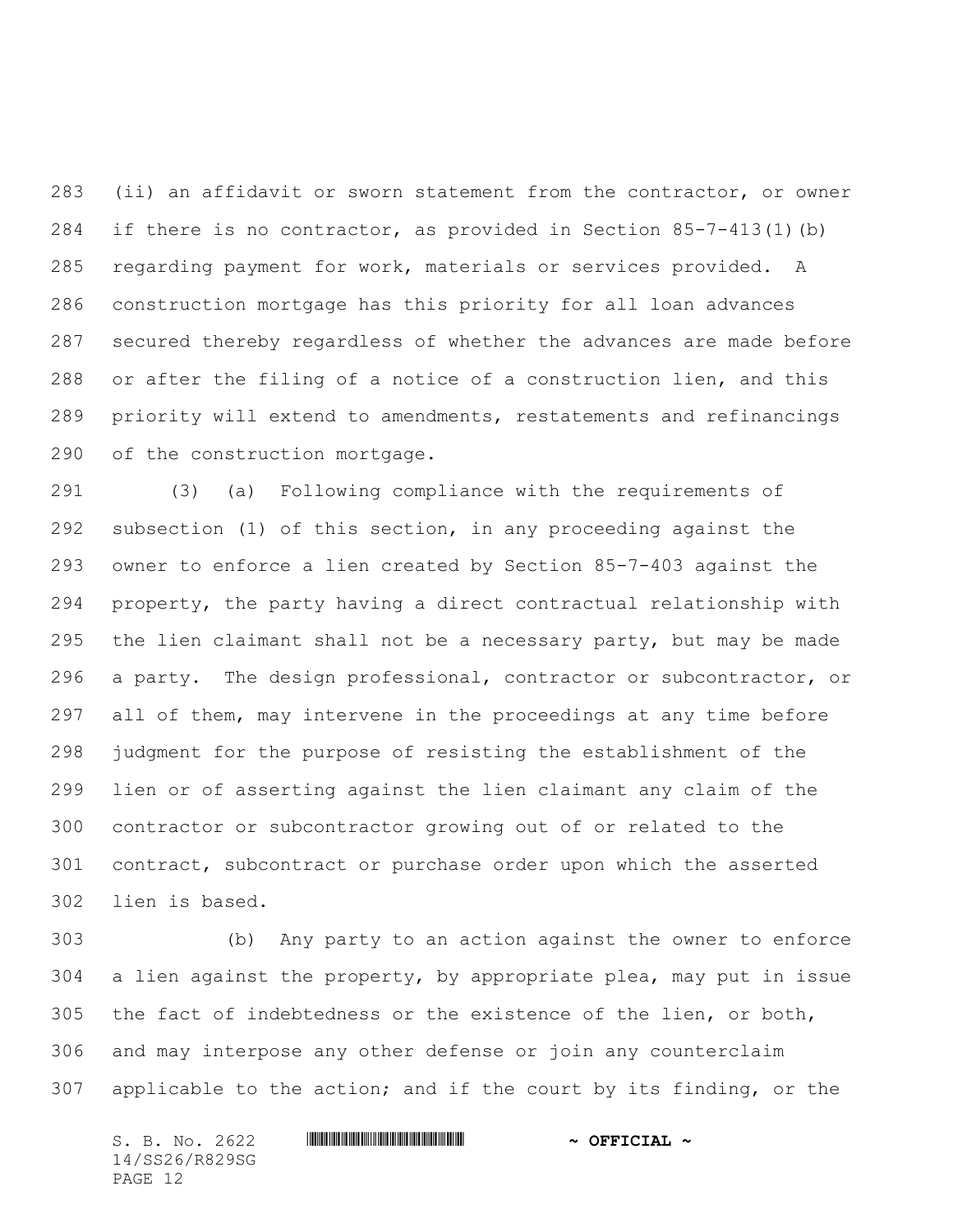jury by their verdict, as the case may be, ascertain that the plaintiff has a lien as claimed, judgment shall be entered for the amount secured thereby, plus interest and costs, against the party liable for the same.

 (c) The court, in its discretion, may award reasonable costs, interest and attorney's fees to the prevailing party in an action against the owner to enforce a lien against the property.

 (d) All liens arising under Section 85-7-403 shall have an equal priority, and be first paid out of the proceeds of the sale of the property, or money collected from the owner; and if the proceeds and money are insufficient to satisfy the liens in full, the proceeds and money shall be distributed pro rata among the claimants thereof or as otherwise ordered by the court.

 (4) In no event shall the aggregate amount of liens created by Section 85-7-403 exceed the contract price as determined by the terms of the contract or other agreement between the owner and contractor for the improvements made or services performed.

 (5) (a) If payments have been made in reliance upon either lien waivers issued by lien claimants pursuant to Section 85-7-413(1)(a) or sworn written statements of the contractor 328 pursuant to Section  $85-7-413(1)$  (b), the aggregate amount of liens created by Section 85-7-403 in favor of subcontractors and materialmen who are not in privity of contract with the owner shall not exceed the unpaid balance of the contract price under the terms of the contract or agreement between the owner and the

14/SS26/R829SG PAGE 13

#### S. B. No. 2622 **\*\*\* WILL AND \*\*\* \*\*\* \*\*\* \*\*\* \*\*\* \*\*\* \*\*\* \*\*\* \*\*\* \*\*\* \*\* \*\*\* \*\* \*\* \*\* \*\* \*\* \*\* \*\* \*\* \*\* \*\* \*\* \*\* \*\* \*\* \*\* \*\* \*\* \*\* \*\* \*\* \*\* \*\* \*\* \*\***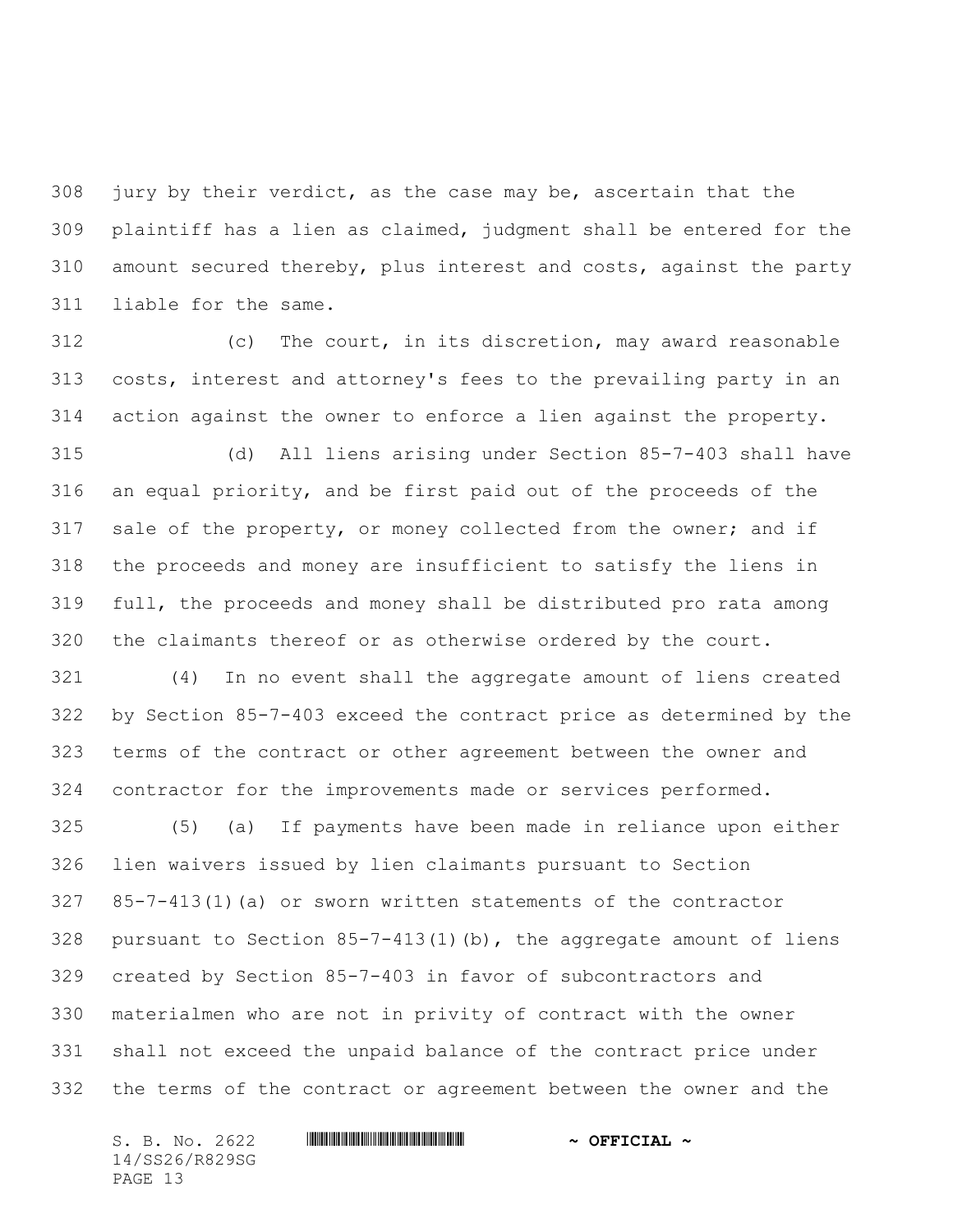contractor at the time the first notice of lien is filed pursuant to this section.

 (b) If payments have been made in reliance upon either lien waivers issued by lien claimants pursuant to Section 85-7-413(1)(a) or sworn written statements of the contractor pursuant to Section 85-7-413(1)(b), the aggregate amount of liens created by Section 85-7-403 in favor of design professionals who are not in privity of contract with the owner shall not exceed the unpaid balance of the contract price under the terms of the contract or agreement between the owner and the design professional who is in privity of contract with the owner at the time the first notice of lien is filed pursuant to this section.

 **SECTION 4.** The following shall be codified as Section 85-7-407, Mississippi Code of 1972:

 85-7-407. (1) Upon the written request of the property owner by registered or certified mail or statutory overnight delivery, the contractor shall furnish to the owner a complete list of all subcontractors and materialmen and upon written request from the contractor, all subcontractors shall provide the same information. If the contractor or subcontractor willfully fails or refuses to furnish the list or to give the information to the owner or contractor within a reasonable time, he shall thereby forfeit his right to a lien under this article. Similarly, if the contractor or subcontractor fails to pay any materialman or subcontractor in direct privity with him in accordance with any

S. B. No. 2622 **\*\*\* WILL AND \*\*\* \*\*\* \*\*\* \*\*\* \*\*\* \*\*\* \*\*\* \*\*\* \*\*\* \*\*\* \*\* \*\*\* \*\* \*\* \*\* \*\* \*\* \*\* \*\* \*\* \*\* \*\* \*\* \*\* \*\* \*\* \*\* \*\* \*\* \*\* \*\* \*\* \*\* \*\* \*\* \*\*** 14/SS26/R829SG PAGE 14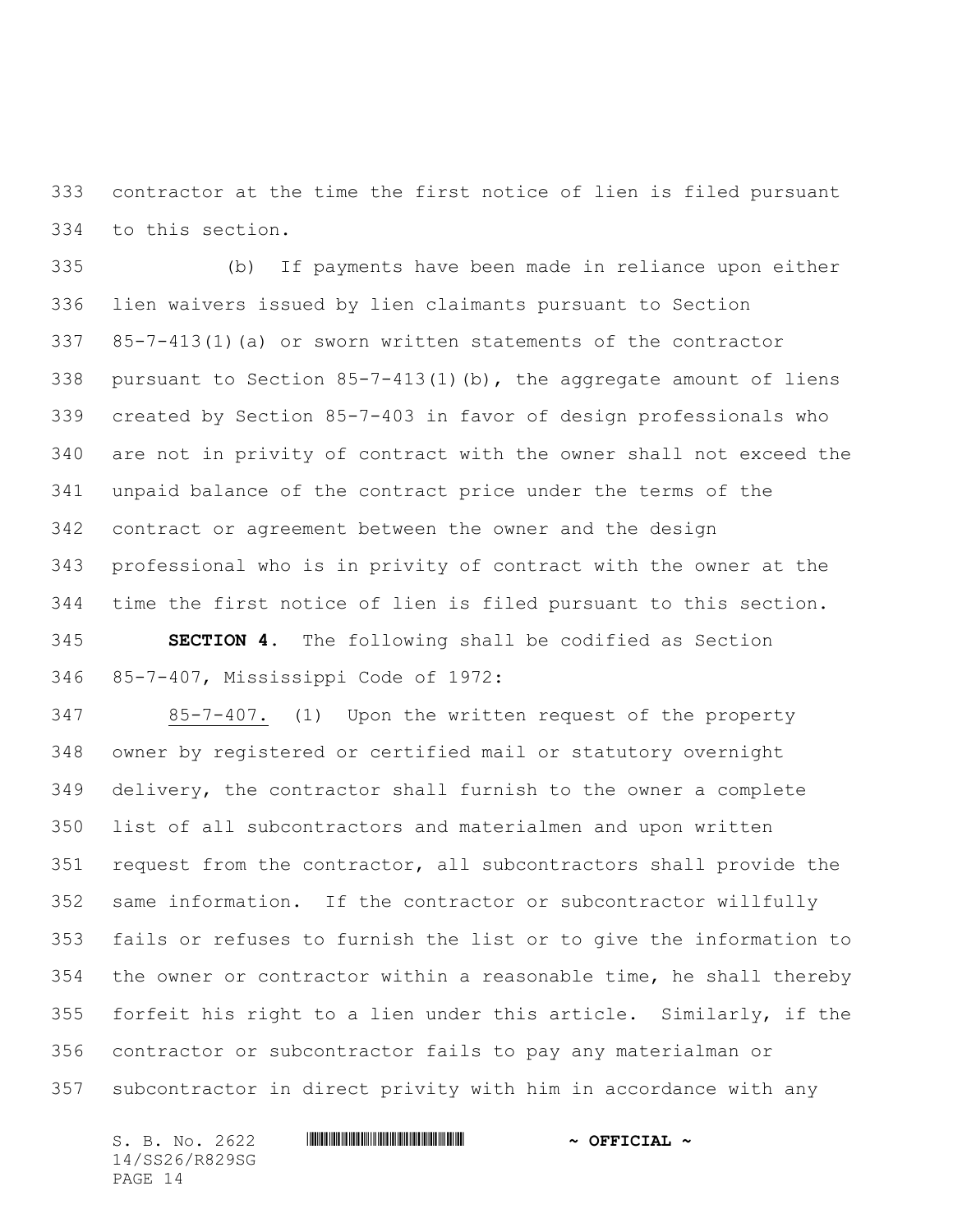contract, subcontract or purchase order specifically requiring him to do so, he shall thereby forfeit his right to a lien under this article.

 (2) For any person having a right to a lien pursuant to Section 85-7-403 who does not have privity of contract with the contractor, or, if there is no contractor, with the owner, and is providing labor, services or materials for the improvement of property, within thirty (30) days following the first delivery of labor, services or materials to the property, the person shall give a written notice to the contractor, or, if there is no contractor, to the owner, either by e-mail with a confirmed receipt, registered or certified mail, or statutory overnight delivery setting forth the following:

 (a) The name, address, and telephone number of the person providing labor, services or materials;

 (b) The name and address of each person at whose instance the labor, services or materials are being furnished;

 (c) The name of the project and location of the project to which labor, services or materials are provided; and

 (d) A description of the labor, services or materials being provided and, if known, the contract price or anticipated value of the labor, services or materials to be provided.

 If the person not in privity of contract with the contractor fails to provide the required notice to the contractor, he shall thereby forfeit his right to a lien under this article.

| S. B. No. 2622 | $\sim$ OFFICIAL $\sim$ |
|----------------|------------------------|
| 14/SS26/R829SG |                        |
| PAGE 15        |                        |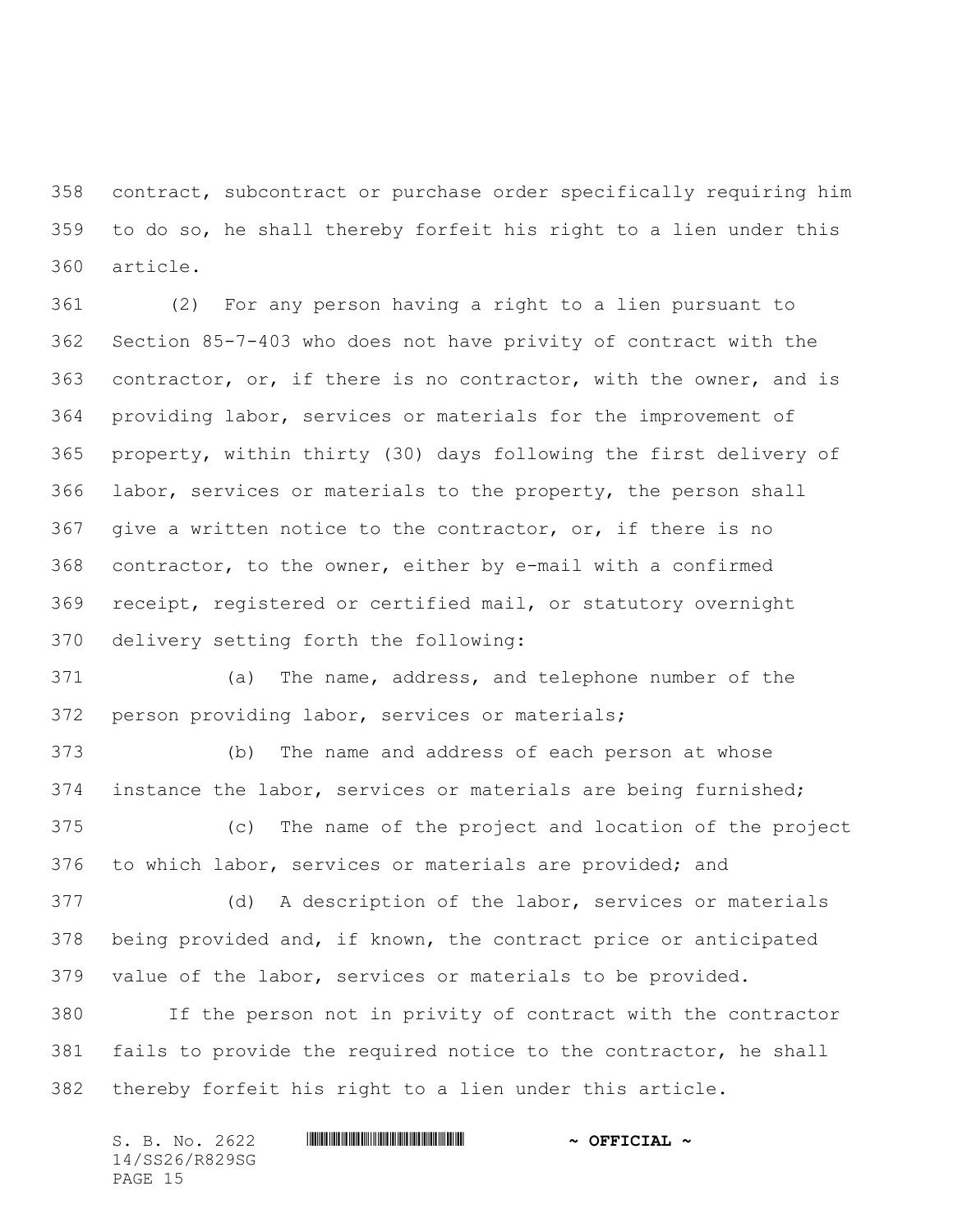(3) When a claimant is requested to execute a waiver and release in exchange for or to induce the making of an interim or final payment in accordance with Section 85-7-419(2) or (3), and does so, if payment is made pursuant to the waiver and release and the design professional, contractor or subcontractor, without good cause, in turn willfully fails or refuses to pay the claimant the amount claimed as set forth in the waiver and release, then the design professional, contractor or subcontractor, as the case may be, shall be liable to the claimant in the amount of three (3) times the amount claimed on the face of the waiver and release. Good cause includes, but is not limited to, any defense available pursuant to the terms of the applicable contract, subcontract or purchase order.

 (4) The provisions of this section do not apply to single-family residential construction.

 **SECTION 5.** The following shall be codified as Section 85-7-409, Mississippi Code of 1972:

 85-7-409. (1) As to single-family residential construction only, payment made by or on behalf of the owner to a contractor or design professional in privity with the owner, for the work of a subcontractor, materialman, professional engineer or professional surveyor, shall be an absolute defense to any claim of lien made by the subcontractor, materialman, professional engineer or professional surveyor, (a) but only to the extent of the payment actually made by or on behalf of the owner to the contractor or

S. B. No. 2622 **\*\*\* WILL AND \*\*\* \*\*\* \*\*\* \*\*\* \*\*\* \*\*\* \*\*\* \*\*\* \*\*\* \*\*\* \*\* \*\*\* \*\* \*\* \*\* \*\* \*\* \*\* \*\* \*\* \*\* \*\* \*\* \*\* \*\* \*\* \*\* \*\* \*\* \*\* \*\* \*\* \*\* \*\* \*\* \*\*** 14/SS26/R829SG PAGE 16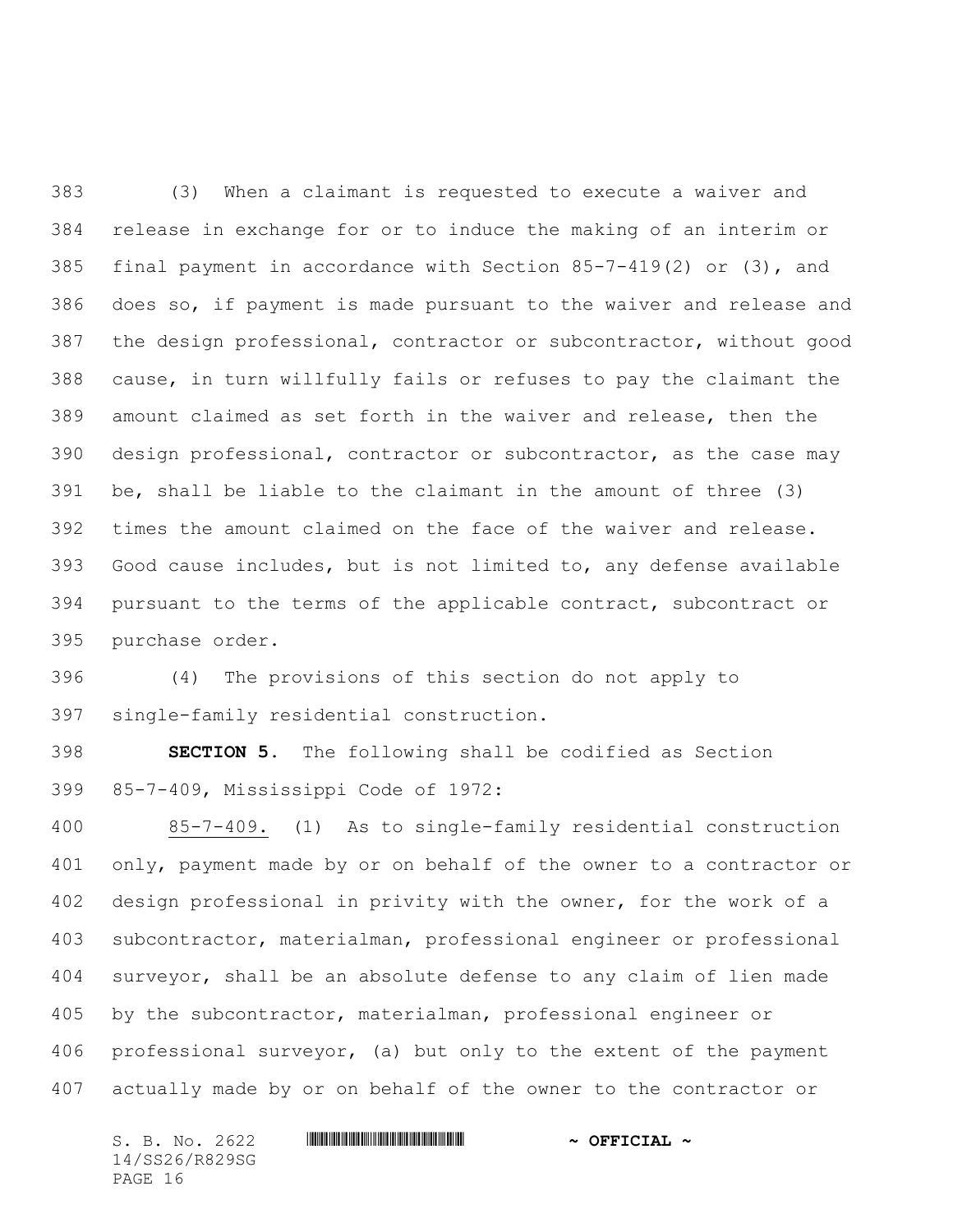design professional in privity with the owner, and (b) only to the extent the owner has not received a pre-lien notice in accordance with subsection (2) of this section before the payment.

 (2) As to single-family residential construction only, as a condition precedent of any right to a special lien under Section 85-7-403 in favor of a subcontractor, materialman or design professional not in privity with the owner, the claimant must provide the owner a pre-lien written notice at least ten (10) days before filing a claim of lien under Section 85-7-405, which can be evidenced by any reliable means of delivery.

 (3) The claimant's written notice required in subsection (2) shall be in substantially the same form as the Pre-Lien Notice set forth in Section 85-7-433(5).

 **SECTION 6.** The following shall be codified as Section 85-7-411, Mississippi Code of 1972:

 85-7-411. (1) (a) When the building or improvement is erected under or by virtue of any contract with a lessee in possession, and the erection thereof is not in violation of the terms or conditions of the lease, the lien shall attach to the 427 building or improvement, and to the unexpired term of the lease, and the holder of the lien shall have the right to avoid a 429 forfeiture of the lease by paying rent to the lessor, as it becomes due and payable, or by the performance of any other act or duty to which the lessee is bound.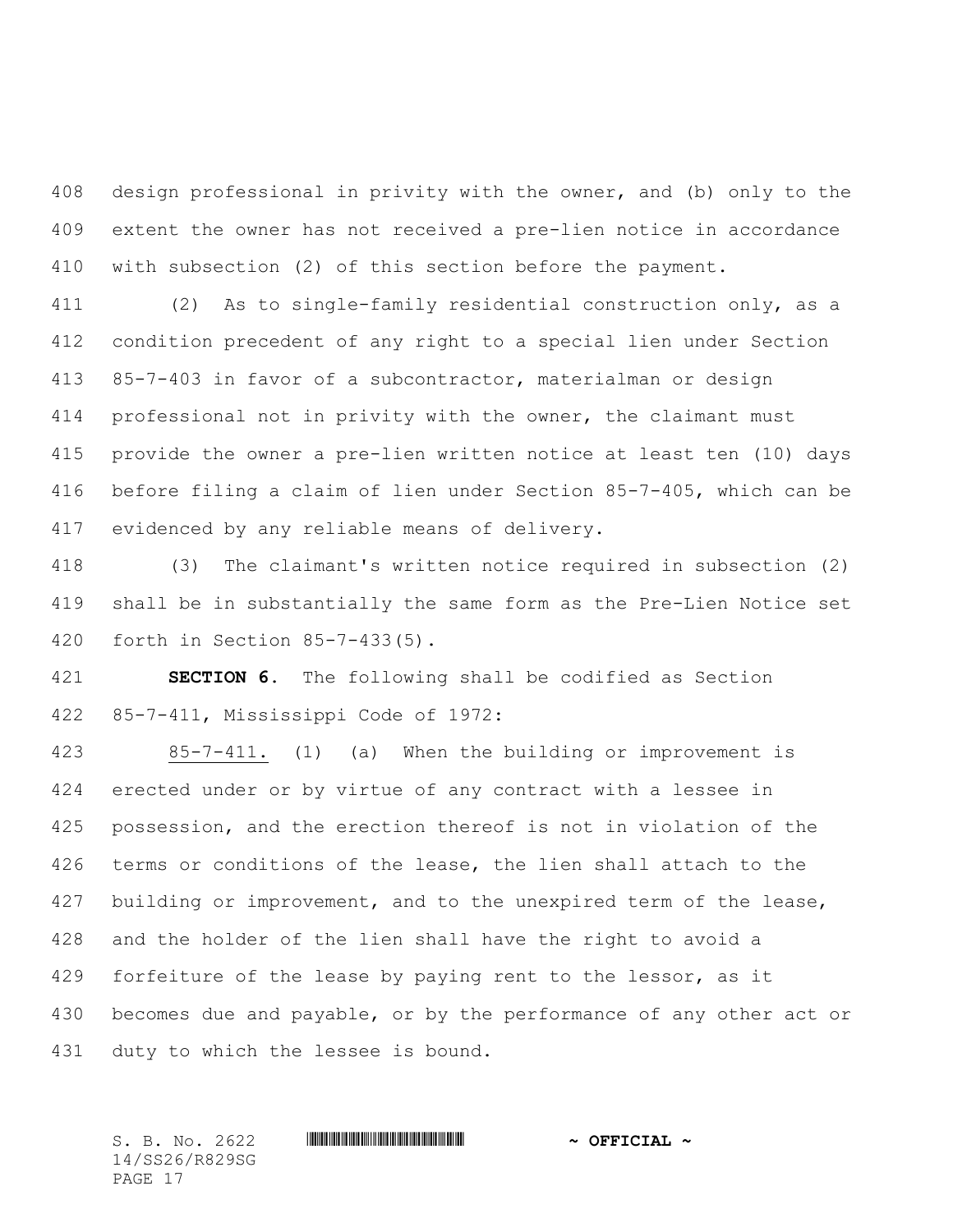(b) If the lien can be enforced by a sale of the building or improvement, the purchaser may, at his election, (i) become entitled to the possession of the demised premises, and to remain therein for the unexpired term, by paying rent to the lessor, or performing any other act or duty to which the lessee was bound, as if he were the assignee of the lease; or (ii) he may, within sixty (60) days after the sale, remove the building or improvement from the premises, but only to the extent that it is detachable from the real property without injury to the real property; and if he elects to take possession and to remain 442 therein until the expiration of the term of the lease, he may, within a reasonable time after the expiration of the term, remove the building or improvement from the premises, but only to the extent that it is detachable from the real property without injury to the real property.

 (c) If, before a sale, the holder of the lien has made any payments of rent, or other pecuniary compensation to the 449 lessor, which ought to have been paid by the lessee, he shall be reimbursed for the payments from the proceeds of the sale. (2) When a lien attaches under subsection (1) of this 452 section, the lessor, at any time before a sale of the property,

 shall have a right to discharge the lien by paying to the holder 454 the amount secured thereby, including costs and all monies he may have paid to the lessor to prevent a forfeiture of the lease, and, after a sale, he shall have the right to prevent the removal of

14/SS26/R829SG PAGE 18

### S. B. No. 2622 **\*\*\* WILL AND ASSEMBLE TO A SET CIAL ~**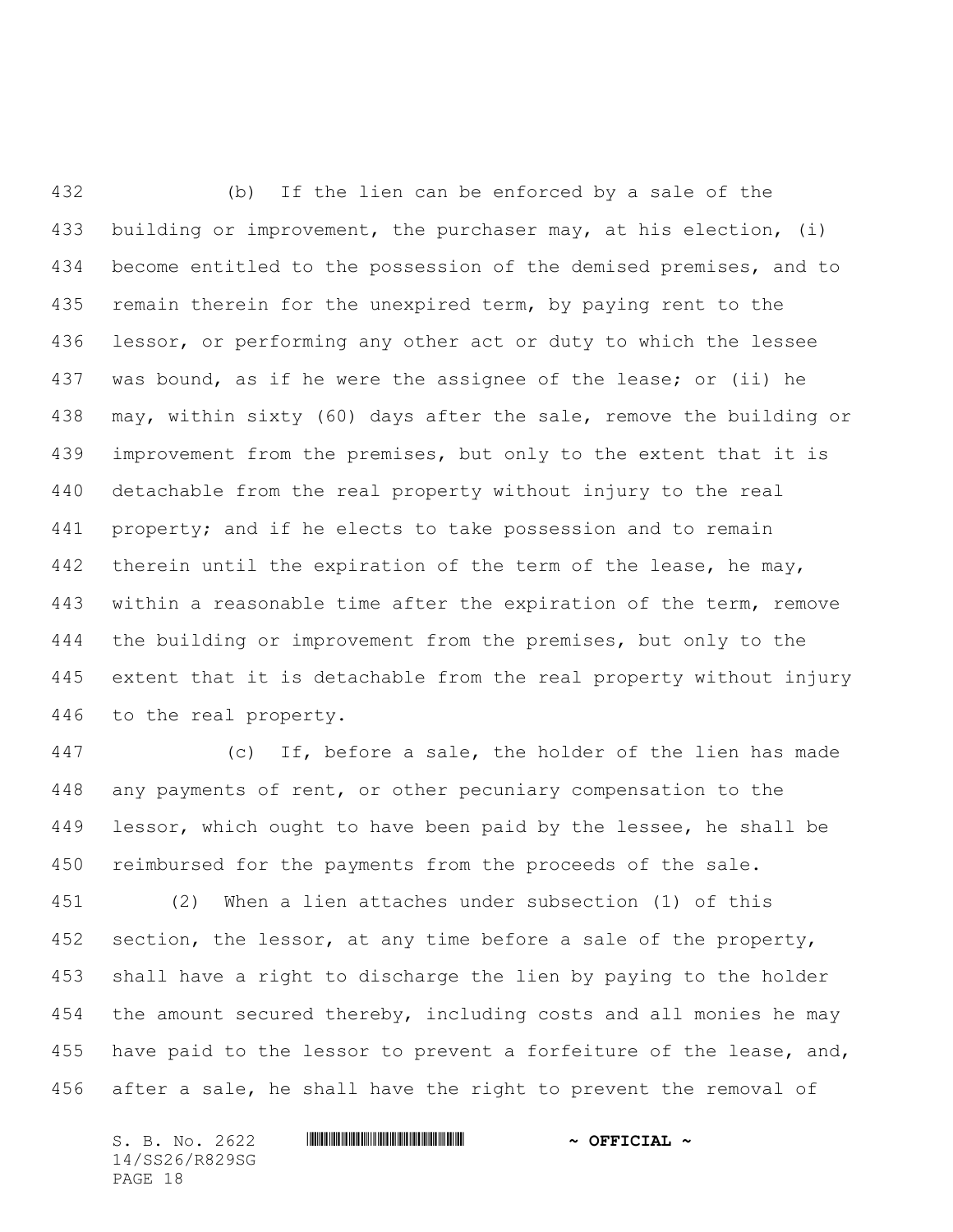the building or improvement from the premises by paying to the purchaser the value of the building or improvement; and upon the 459 payment, either to the holder of the lien or to the purchaser, the building or improvement shall become the property of the lessor.

 (3) Notwithstanding subsections (1) and (2) of this section, unless done by the written consent of the owner, only the building 463 or improvements erected, and then only to the extent that they are detachable from the real property without injury to the real property, as well as the estate of the tenant in the land, shall be subject to the lien.

 **SECTION 7.** The following shall be codified as Section 85-7-413, Mississippi Code of 1972:

 85-7-413. (1) The special lien specified in Section 85-7-403(1) shall be dissolved and unenforceable if the owner, purchaser from owner, or lender providing construction or purchase 472 money or any other loan secured by real estate shows that:

 (a) Payment or release of funds was made by the owner, purchaser or lender in reliance upon a lien waiver issued by the lien claimant pursuant to Section 85-7-419; or

 (b) Payment or release of funds was made by the owner, purchaser or lender in reliance upon a sworn written statement of the contractor that the agreed price or reasonable value of the labor, services or materials has been paid or waived in writing by 480 the lien claimant. If the sworn written statement, as required by the paragraph (b), is falsely and knowingly made, then all parties

S. B. No. 2622 **\*\*\* WILL AND \*\*\* \*\*\* \*\*\* \*\*\* \*\*\* \*\*\* \*\*\* \*\*\* \*\*\* \*\*\* \*\* \*\*\* \*\* \*\* \*\* \*\* \*\* \*\* \*\* \*\* \*\* \*\* \*\* \*\* \*\* \*\* \*\* \*\* \*\* \*\* \*\* \*\* \*\* \*\* \*\* \*\*** 14/SS26/R829SG PAGE 19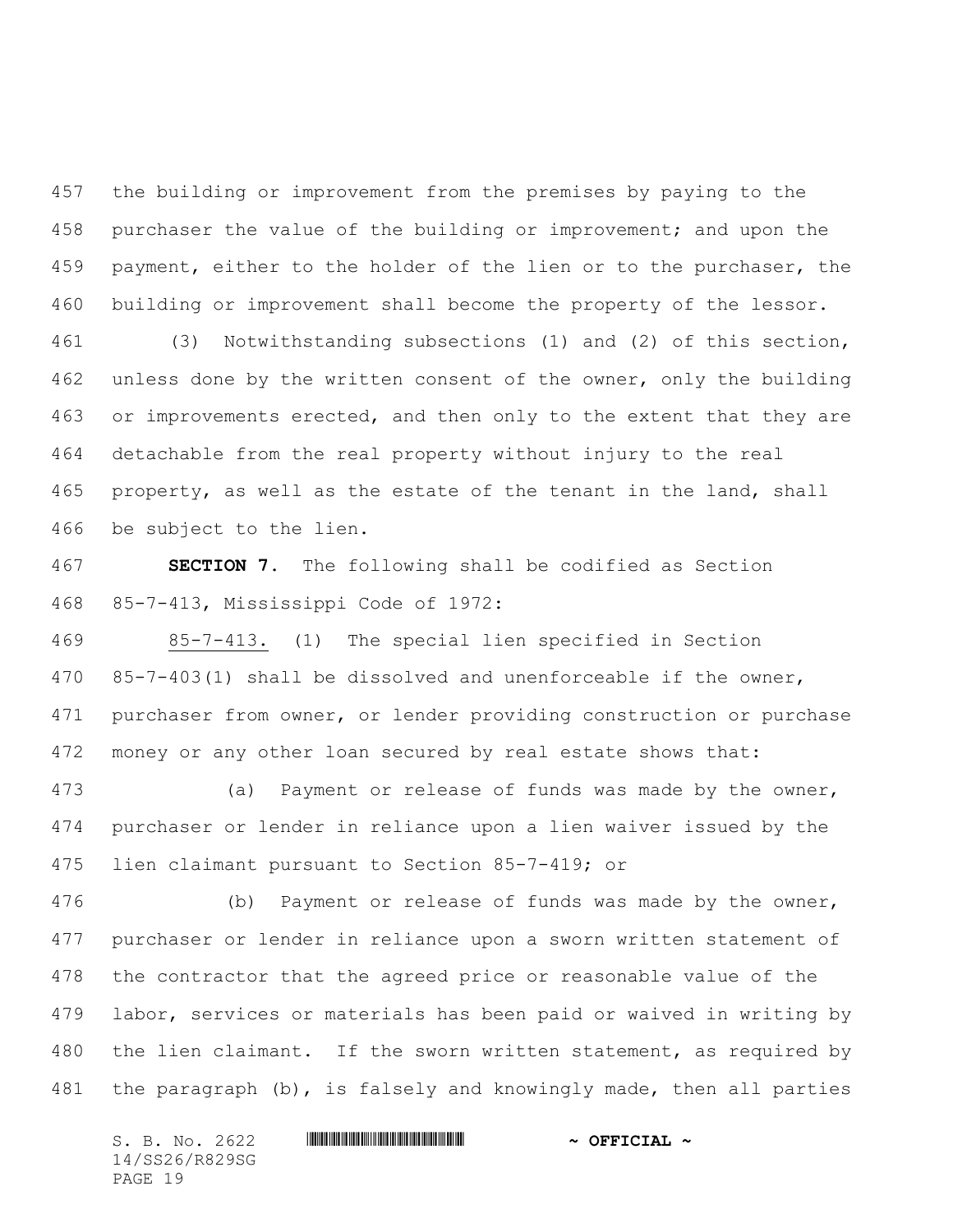injured thereby shall have a right of action against the maker of the sworn written statement for damages in the amount of three (3) times their actual damages sustained on account of the willfully and falsely made sworn written statement.

 (2) In a lien action, the owner of the improved real estate shall have a defense to the extent of any payment for the work, materials or services that are the subject of the lien made to a contractor or design professional in privity of contract with the owner or to a subcontractor in good-faith reliance upon receipt of a lien waiver pursuant to subsection (1)(a), or upon receipt of a 492 sworn written statement pursuant to subsection (1)(b), and before receipt of notice of the filing by the lien claimant of a notice of lien pursuant to Section 85-7-405 or an affidavit of nonpayment pursuant to Section 85-7-419(5)(b).

 **SECTION 8.** The following shall be codified as Section 85-7-415, Mississippi Code of 1972:

 85-7-415. (1) When any person entitled under this article to claim a lien against any real estate located in this state files a lien in the office of the clerk of the chancery court of the county in which the real estate is located, the owner of the real estate or the contractor or subcontractor employed to improve the property may, before or after foreclosure proceedings are instituted, discharge the lien upon the approval of a bond by the clerk of the chancery court. The bond shall be conditioned to pay to the holder of the lien the sum that may be found to be due the

14/SS26/R829SG PAGE 20

# S. B. No. 2622 \*SS26/R829SG\* **~ OFFICIAL ~**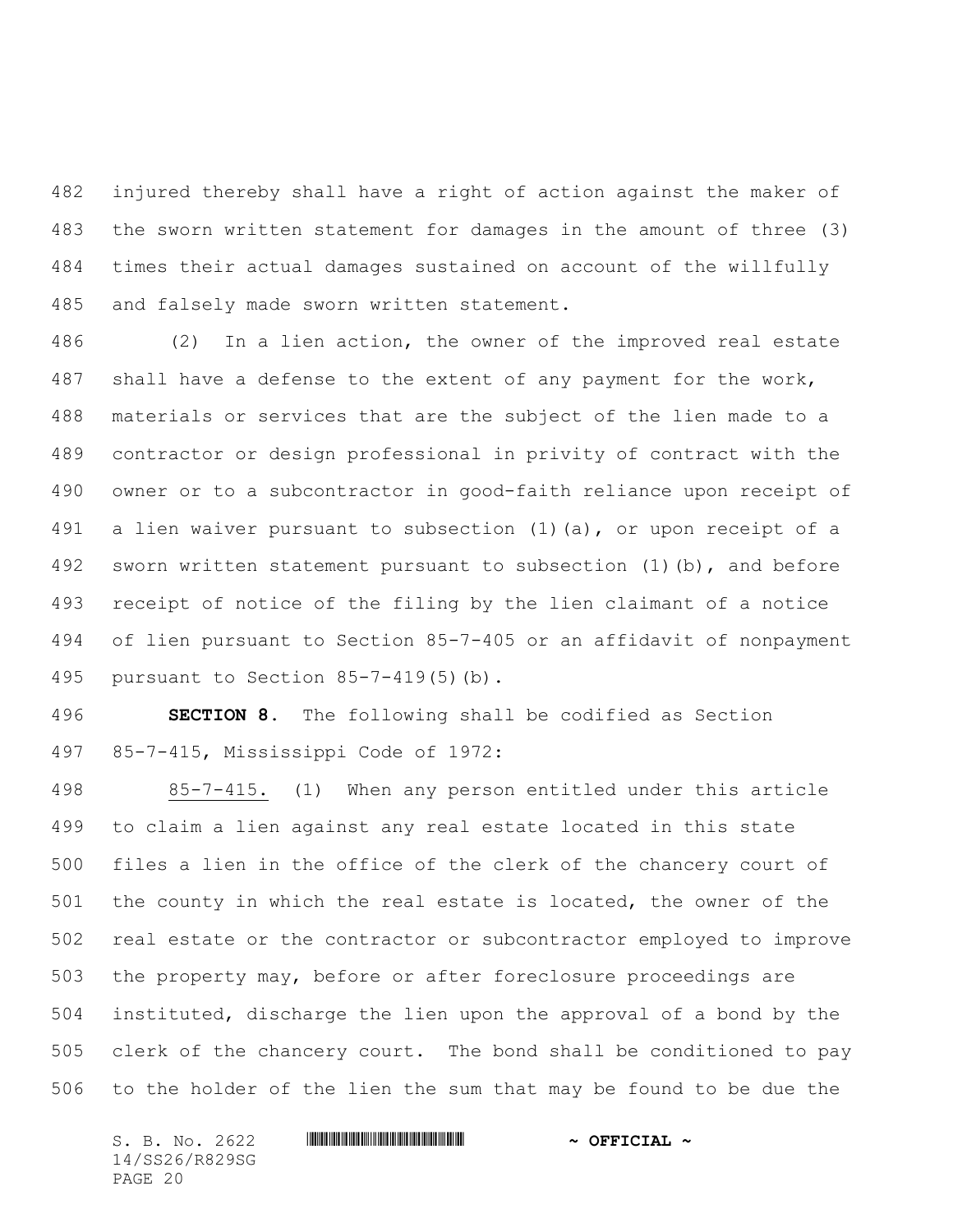holder upon the trial of any payment action that may be filed by the lienholder to recover the amount of the claim within one hundred eighty (180) days from the time the claim of lien is filed or as otherwise required by Section 85-7-423. The bond shall be one hundred ten percent (110%) of the amount claimed under that lien and shall be either a cash bond or a bond with good security approved by the clerk of the chancery court and issued by any surety company authorized to do business in the State of Mississippi. Upon approval by the clerk of the bond, the real estate shall be discharged from the lien.

 (2) Within seven (7) days of filing the bond required by subsection (1) of this section and any attachments, the party filing the bond shall send a notice of filing the bond and a copy of the bond by registered or certified mail or statutory overnight delivery to the lien claimant at the address stated on the lien or, if no address is shown for the lien claimant, to the person shown as having filed the lien on behalf of the claimant at the indicated address of the person and, if the bond is filed by a 525 contractor or subcontractor, to the owner of the property and the contractor; however, if the lien claimant or the owner or contractor is an entity on file with the Secretary of State's office, sending the notice of filing the bond and a copy of the bond to the company's address or the registered agent's address on 530 file with the Secretary of State shall be deemed sufficient; failure to send the notice of filing the bond and copy of the bond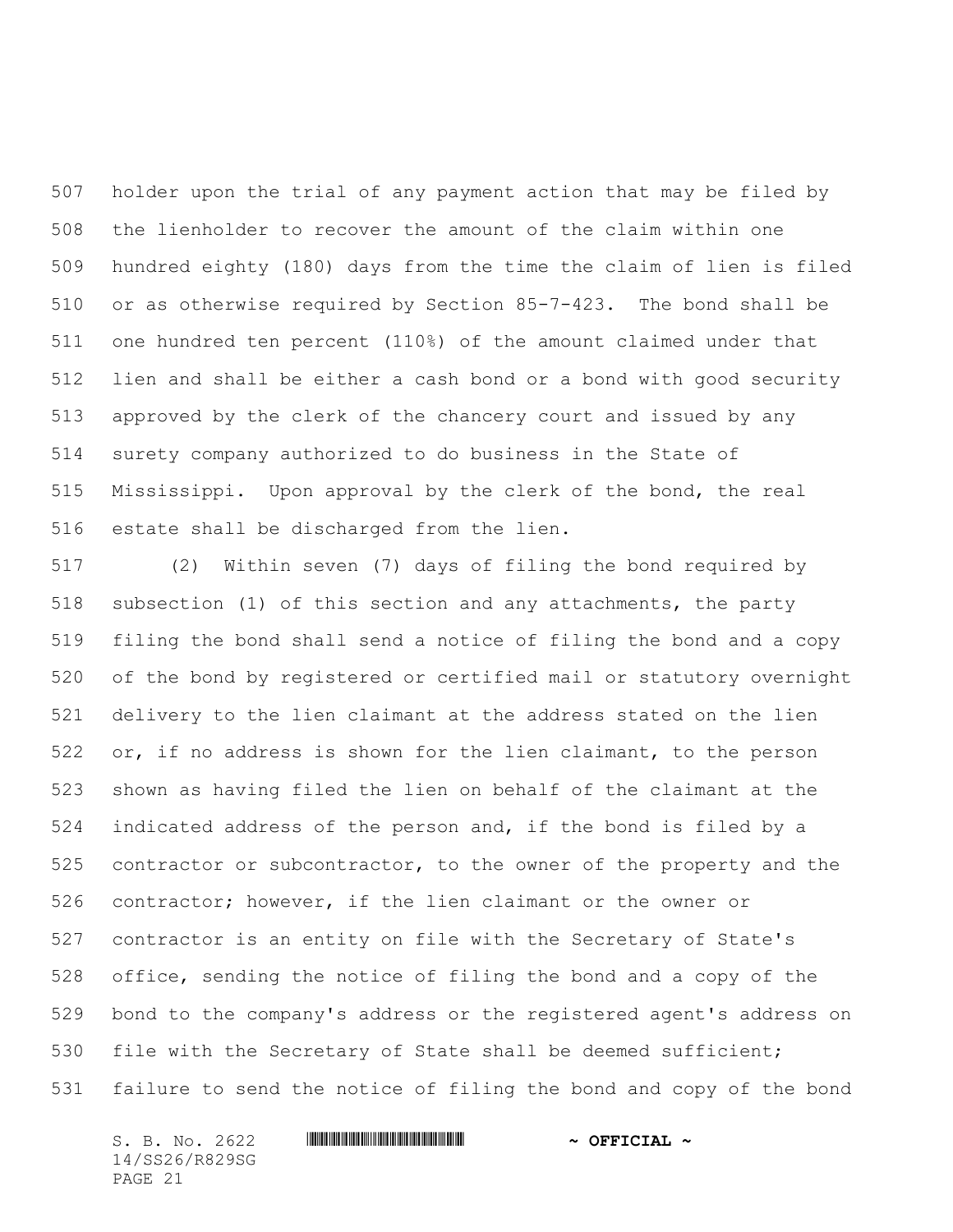shall not invalidate the bond for purposes of discharge of a claim of lien under this section. With respect to bonds secured by property, the clerk shall not accept any real property bond unless the real property is scheduled in an attached affidavit setting forth a description of the property and indicating the record owner thereof, including any liens and encumbrances and amounts thereof, the market value, and the value of the sureties' interest therein, which affidavit shall be executed by the owner or owners of the interest; the bond and affidavit shall be recorded in the same manner and at the same cost as other deeds of real property. So long as the bond exists, it shall constitute a lien against the property described in the attached affidavit.

 (3) The clerk of the chancery court shall have the right to rely upon the amount specified in the claim of lien in determining the sufficiency of any bond to discharge under this section. The failure to specify both the amount claimed due under the lien and the date the claim was due shall result in the lien not constituting notice for any purposes.

 (4) The clerk of the chancery court shall be held harmless for good faith regarding any discretionary act in connection with approval of any bond provided for in this section.

 **SECTION 9.** The following shall be codified as Section 85-7-417, Mississippi Code of 1972:

 85-7-417. If services are performed or furnished with respect to any real estate by any design professional who is a

|         |  | S. B. No. 2622 |  | $\sim$ OFFICIAL $\sim$ |
|---------|--|----------------|--|------------------------|
|         |  | 14/SS26/R829SG |  |                        |
| PAGE 22 |  |                |  |                        |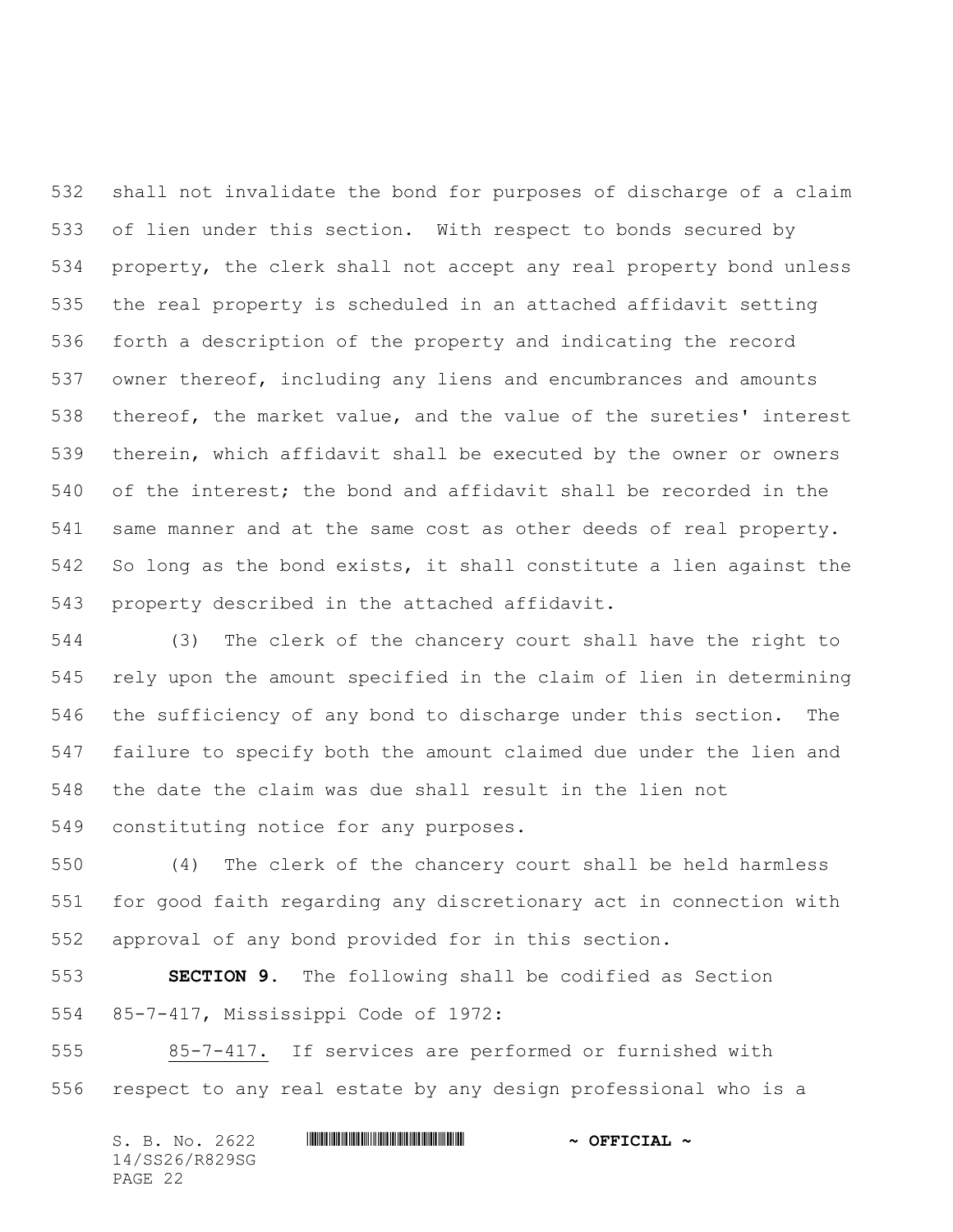member of a partnership or who is an agent or employee of a corporation or an association and the contract for the services is made for or on behalf of the owner with the partnership or corporation or association, the partnership, corporation or association shall be entitled to all the privileges and benefits of Section 85-7-403, just as if the partnership, corporation or association were a design professional.

 **SECTION 10.** The following shall be codified as Section 85-7-419, Mississippi Code of 1972:

 85-7-419. (1) A right to claim a lien or to claim upon a bond may not be waived in advance of furnishing of labor, services or materials. Any purported waiver or release of lien, bond claim or this article executed or made in advance of furnishing labor, services or materials is null, void and unenforceable.

 (2) When a claimant is requested to execute a waiver and release in exchange for or in order to induce payment other than final payment, the waiver and release shall substantially follow the Interim Waiver and Release upon Payment form set forth in Section 85-7-433(1). The failure to correctly complete any of the blank spaces in the referenced form does not invalidate the form if the subject matter of the release reasonably may be determined.

 (3) When a claimant is requested to execute a waiver and release in exchange for or in order to induce making of final payment, the waiver and release shall substantially follow the Waiver and Release upon Final Payment form set forth in Section

S. B. No. 2622 **\*\*\* WILL AND THE MUNICIPAL \*\*\*** OFFICIAL \*\* 14/SS26/R829SG PAGE 23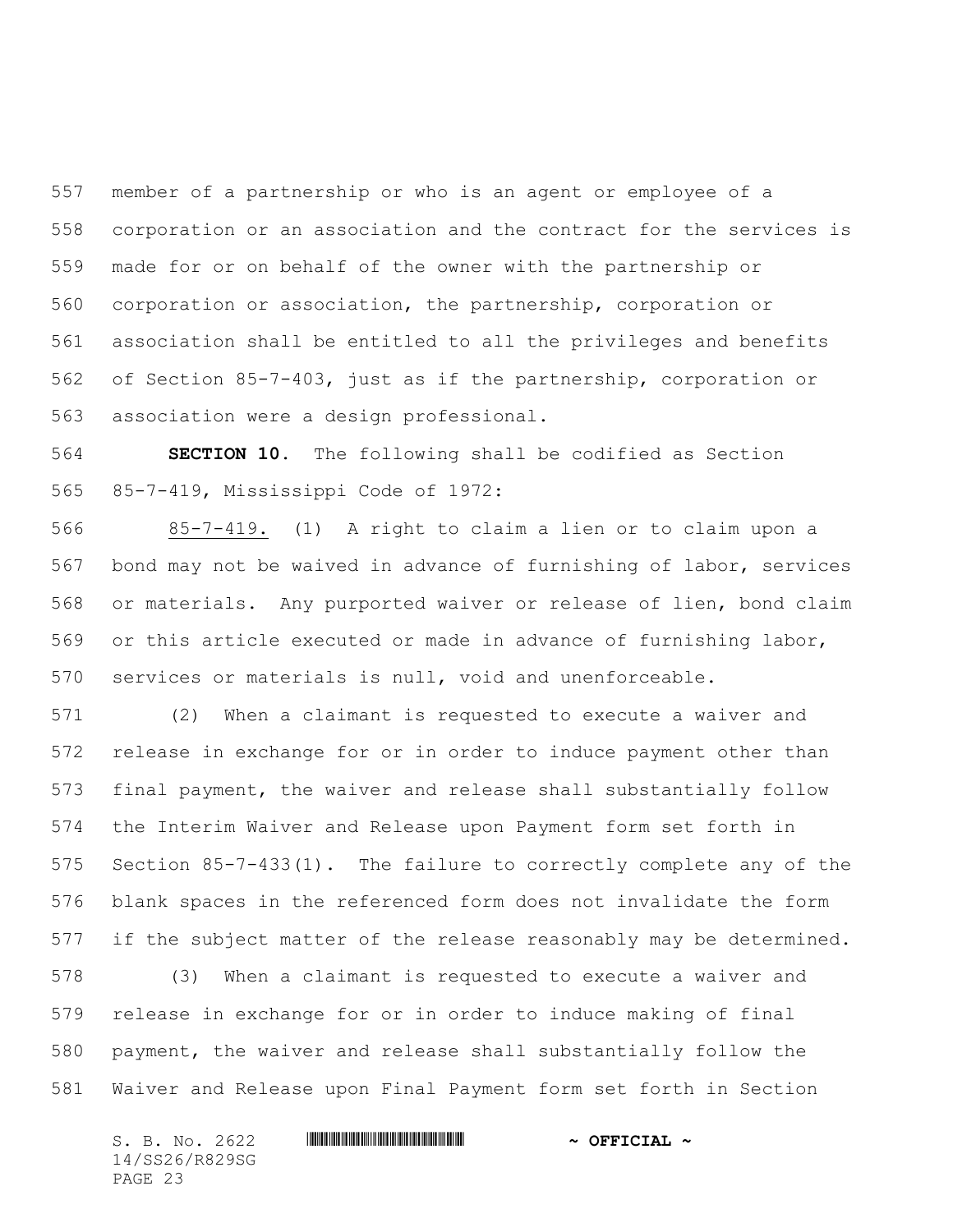85-7-433(2). The failure to correctly complete any of the blank spaces in the referenced form does not invalidate the form if the subject matter of the release reasonably may be determined.

(4) Nothing contained in this section shall affect:

 (a) The enforceability of any subordination of lien rights by a potential lien claimant to the rights of any other party which may have or acquire an interest in all or any part of the real estate or other property for which the potential lien claimant has furnished labor, services or material, even though the subordination is entered into in advance of furnishing labor, services or material, and even though the claimant has not actually received payment in full for its claim;

 (b) The enforceability of any waiver of lien rights given in connection with the settlement of a bona fide dispute concerning the amount due the lien claimant for labor, services or material which have already been furnished; or

 (c) The validity of a cancellation or release of a recorded claim of lien.

 (5) (a) When a waiver and release provided for in this section is executed by the claimant, it shall be binding against the claimant for all purposes, subject only to payment in full of the amount set forth in the waiver and release.

 (b) Amounts shall conclusively be deemed paid in full upon the earliest to occur of:

(i) Actual receipt of funds;

| S. B. No. 2622 | $\sim$ OFFICIAL $\sim$ |
|----------------|------------------------|
| 14/SS26/R829SG |                        |
| PAGE 24        |                        |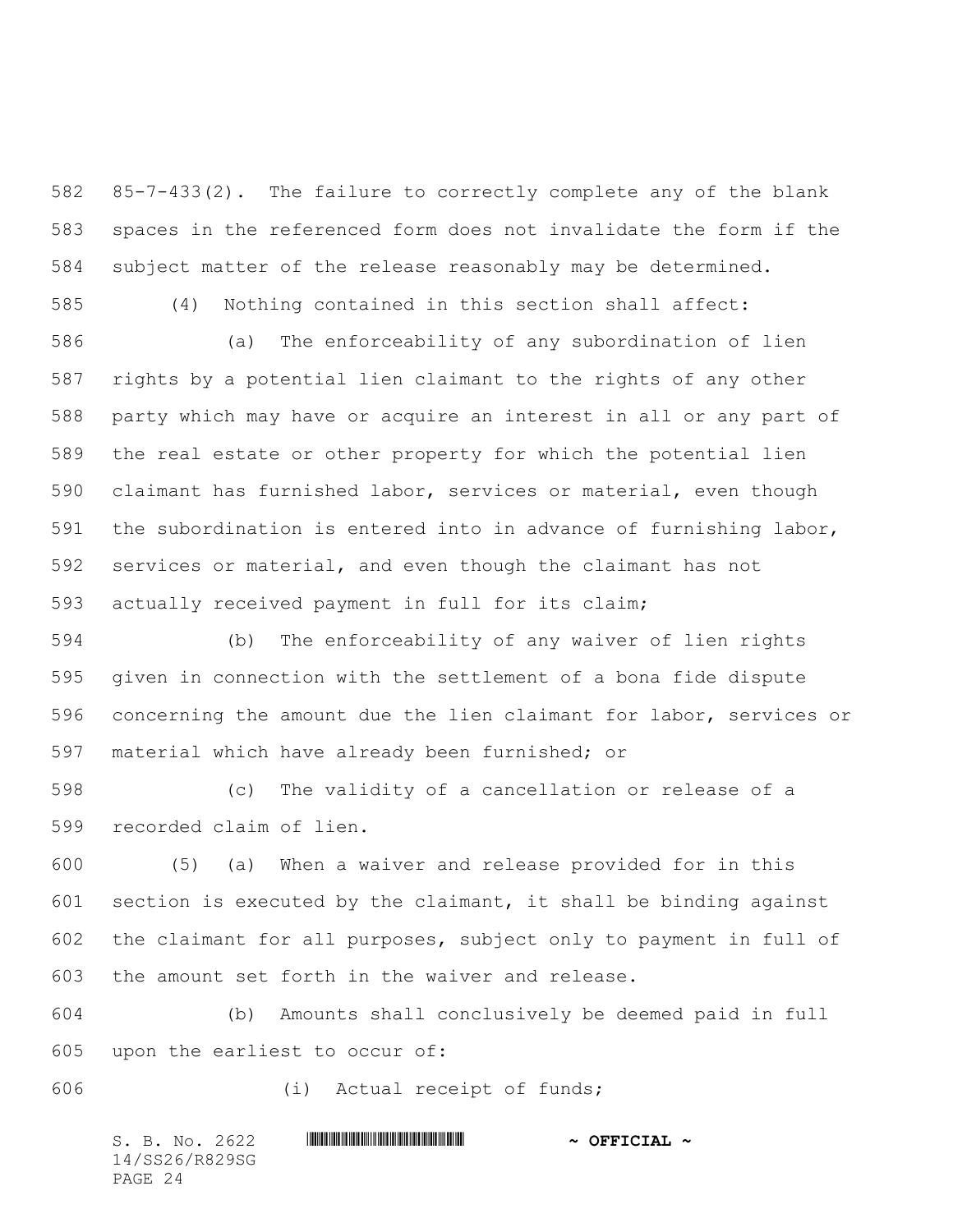(ii) Execution by the claimant of a separate written acknowledgment of payment in full; or

 (iii) Sixty (60) days after the date of the execution of the waiver and release, unless before the expiration of the sixty-day period the claimant files in the county in which the property is located an affidavit of nonpayment, using substantially the affidavit of nonpayment form set forth in Section 85-7-433(3), and sends a true and accurate copy of the affidavit of nonpayment to the owner of the property in the manner provided in Section 85-7-405 for sending a notice of a claim of lien to the owner.

 (c) A claimant who is paid, in full, the amount set forth in the waiver and release form after filing an affidavit of nonpayment shall upon request execute in recordable form an affidavit swearing that payment in full has been received. Upon recordation thereof in the county in which the affidavit of nonpayment was recorded, the affidavit of nonpayment to which it relates shall be deemed void.

 (d) Nothing in this section shall shorten the time within which to file a claim of lien.

 (e) Except as provided in Section 85-7-413, a waiver and release provided in accordance with this section shall be suspended upon the filing of an affidavit of nonpayment until payment in full has been received. However, an affidavit of nonpayment shall not affect dissolution of the claimant's lien or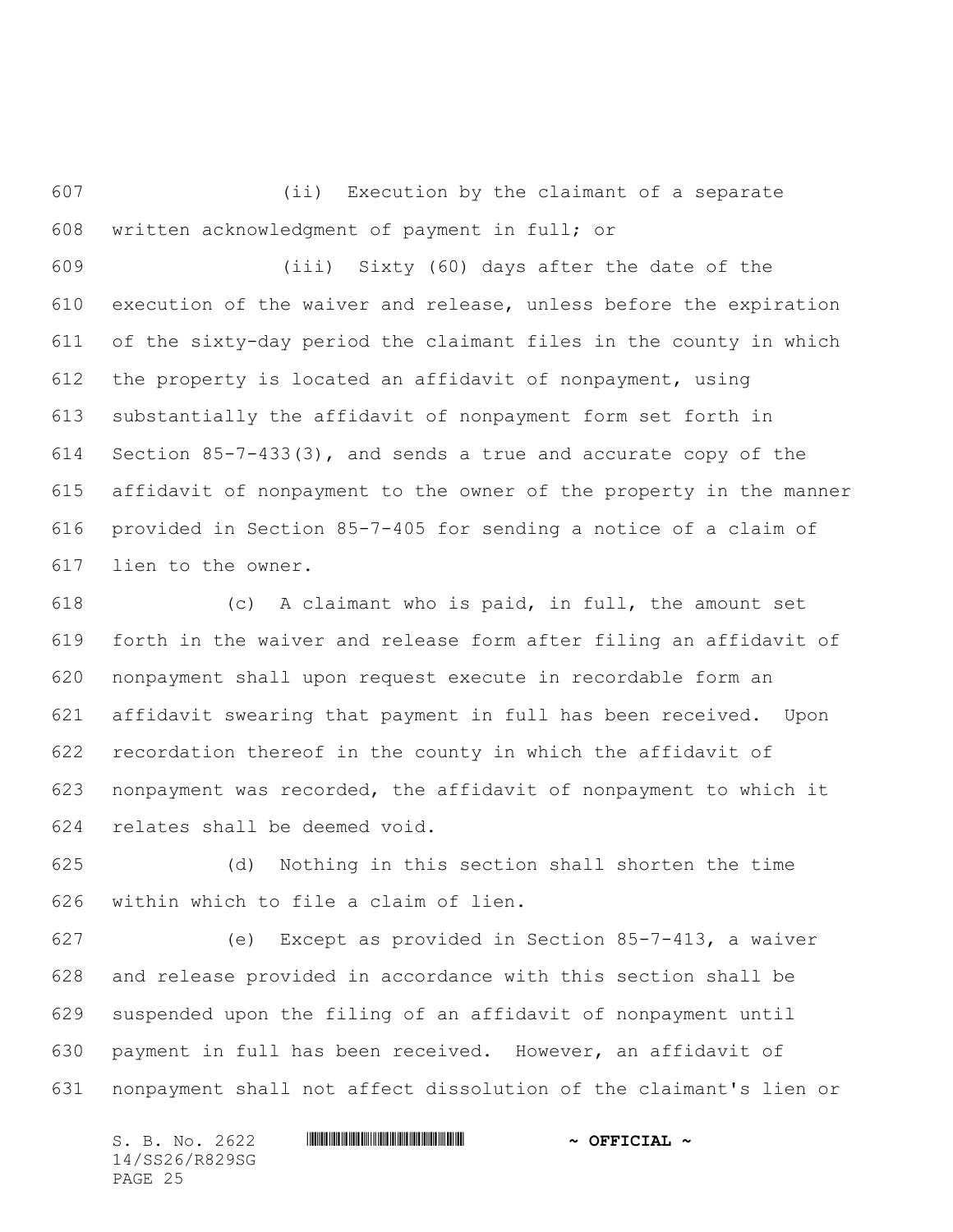the availability or enforceability of any owner's defenses pursuant to Section 85-7-413, if applicable.

 (f) The claimant may rely upon the information contained in the waiver and release form when completing for filing the affidavit of nonpayment.

 **SECTION 11.** The following shall be codified as Section 85-7-421, Mississippi Code of 1972:

 85-7-421. (1) Failure of a lien claimant to commence a payment action to collect the amount of his or her claim within one hundred eighty (180) days from the date of filing the lien renders the claim of lien unenforceable. Any lien filed shall include on the face of the lien the following statement in at least 12 point bold font: "THIS CLAIM OF LIEN EXPIRES AND IS VOID ONE HUNDRED EIGHTY (180) DAYS FROM THE DATE OF FILING OF THE CLAIM OF LIEN IF A PAYMENT ACTION IS NOT FILED IN THAT TIME PERIOD." Failure to include the required language shall invalidate the lien and prevent it from being filed. No release or voiding of the liens shall be required. A lien shall expire sooner and be disregarded once it is determined that no notice of commencement was timely filed in response to a notice of contest pursuant to Section 85-7-423.

 (2) Whenever any lien has been fully satisfied, the holder thereof shall file a cancellation of it in the record in the office of the chancery clerk.

14/SS26/R829SG PAGE 26

# S. B. No. 2622 \*SS26/R829SG\* **~ OFFICIAL ~**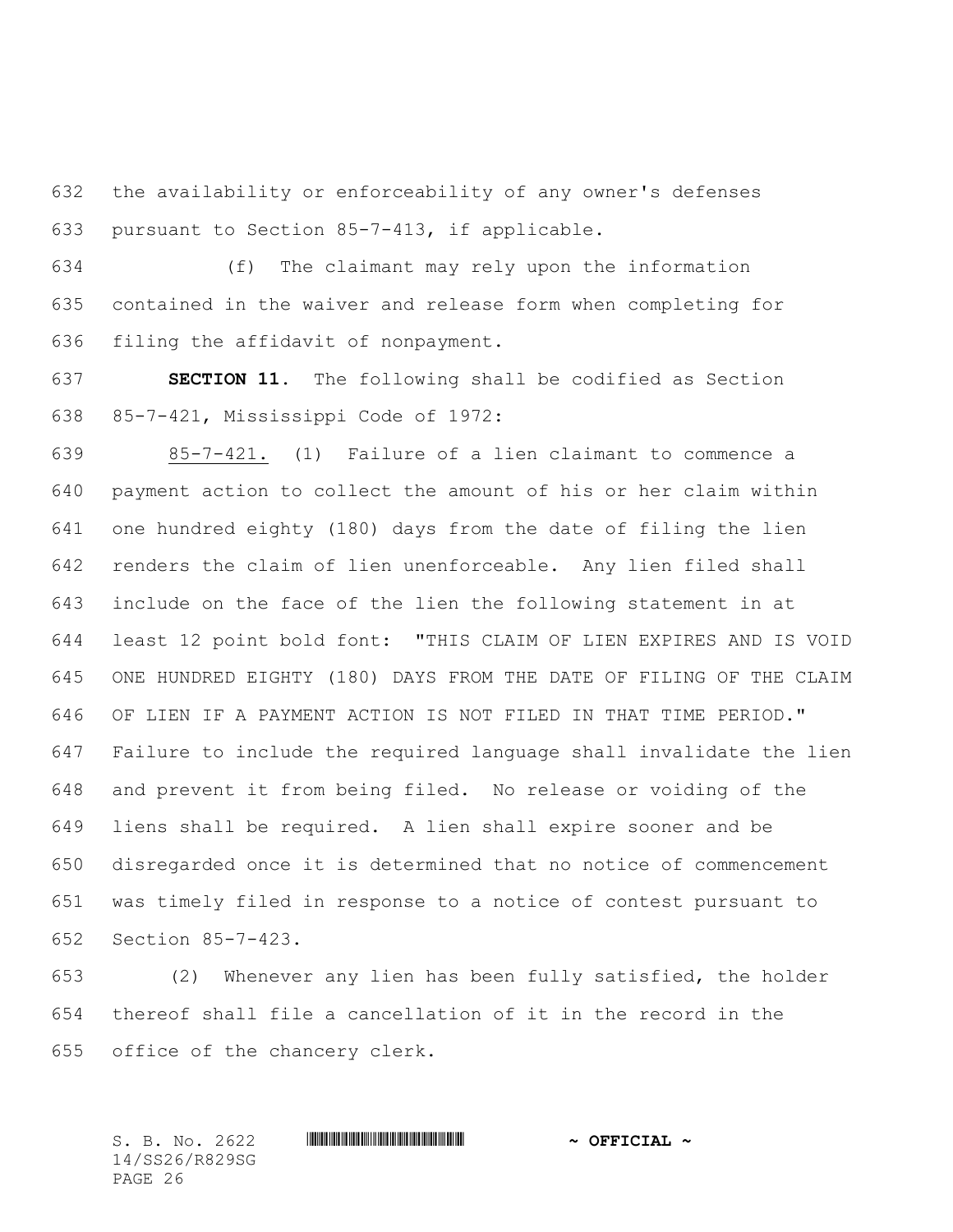(3) Any holder of a lien, who, after having been fully paid, fails for fifteen (15) days after demand in writing to file a cancellation as provided in subsection (1) of this section, shall be liable to any person thereby injured for the amount of the injury, which shall not be less than Five Hundred Dollars (\$500.00) per day that the required cancellation is not timely filed, plus reasonable attorney's fees and costs.

 **SECTION 12.** The following shall be codified as Section 85-7-423, Mississippi Code of 1972:

 85-7-423**.** (1) An owner or an owner's agent or attorney, or the contractor or contractor's agent or attorney, may elect to shorten the time prescribed in which to commence a payment action to enforce any claim of lien by recording in the chancery clerk's office a notice in substantially the form set forth in Section 85-7-433(4), along with proof of delivery to the lien claimant.

 (2) The clerk of the chancery court shall cross-reference the notice of contest of lien to the lien. The owner or the owner's agent or attorney, or the contractor or the contractor's agent or attorney, shall send a copy of the notice of contest of lien by registered or certified mail or statutory overnight delivery to the lien claimant at the address noted on the face of the lien within seven (7) days of filing. Service shall be deemed complete upon mailing.

 (3) The lien shall be extinguished by law upon the earlier of ninety (90) days after the filing of the notice of contest of

S. B. No. 2622 **\*\*\* WILL AND THE MUNICIPAL \*\*\*** OFFICIAL \*\* 14/SS26/R829SG PAGE 27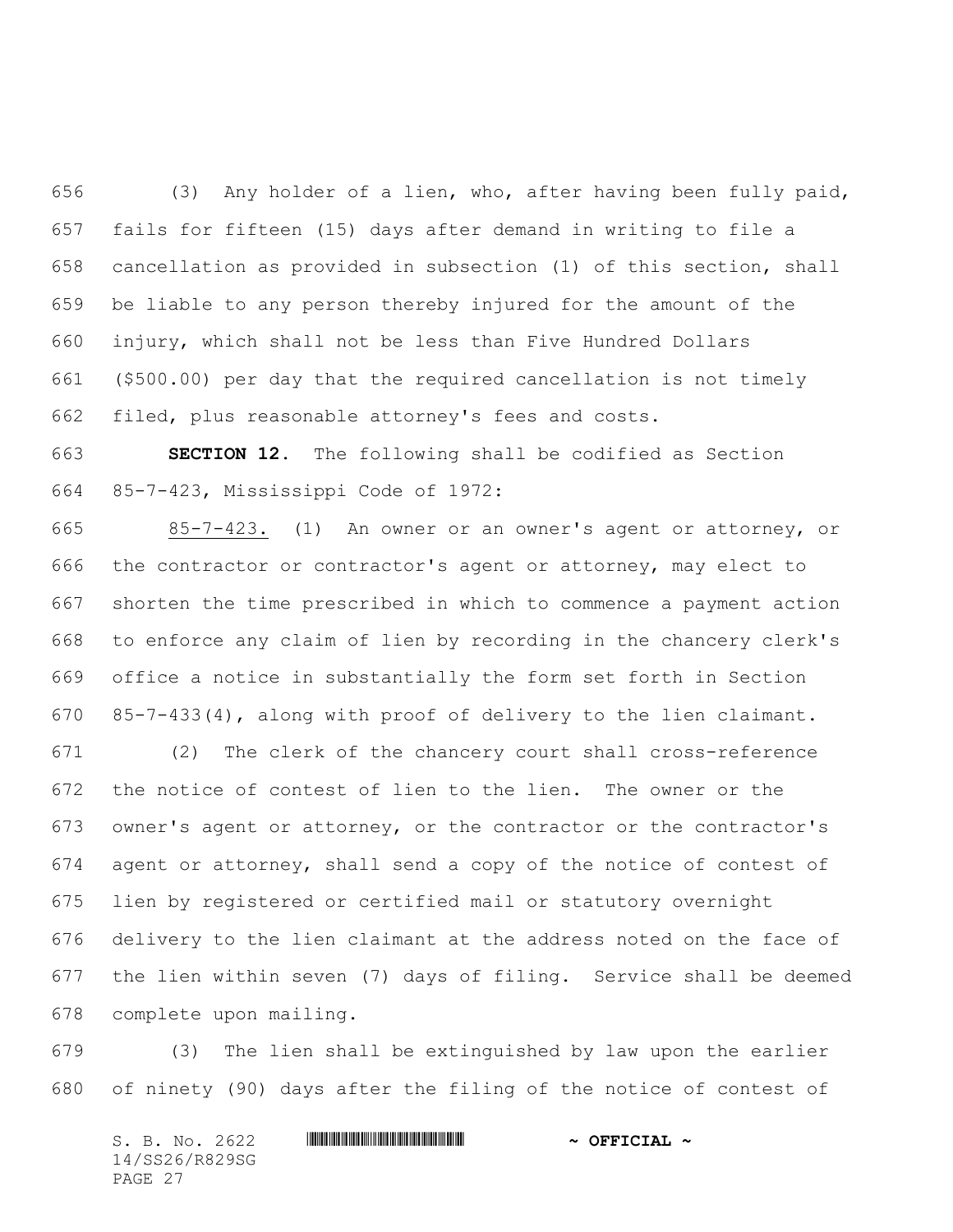lien, or one hundred eighty (180) days from the date of lien filing if no payment action is filed in that time period. No release or voiding of the liens shall be required. This subsection shall not be construed to extend the time in which a payment action must begin.

 **SECTION 13.** The following shall be codified as Section 85-7-425, Mississippi Code of 1972:

 85-7-425. The computation of time under this article shall be determined pursuant to Section 1-3-67.

 **SECTION 14.** The following shall be codified as Section 85-7-427, Mississippi Code of 1972:

 85-7-427. (1) Judgments establishing the lien, and ordering the property sold for the satisfaction thereof, may be enforced by special writ of execution as set forth in Section 85-7-153.

 (2) The delivery of possession by the person claiming the lien shall not affect his lien.

 **SECTION 15.** The following shall be codified as Section 85-7-429, Mississippi Code of 1972:

 85-7-429. (1) Any person who shall falsely and knowingly file the claim of lien provided in this act without just cause shall be liable to every party injured thereby for a penalty equal to three (3) times the full amount for which the claim was filed, to be recovered in an action by any party so injured at any time within one hundred eighty (180) days from the filing of the claim of lien.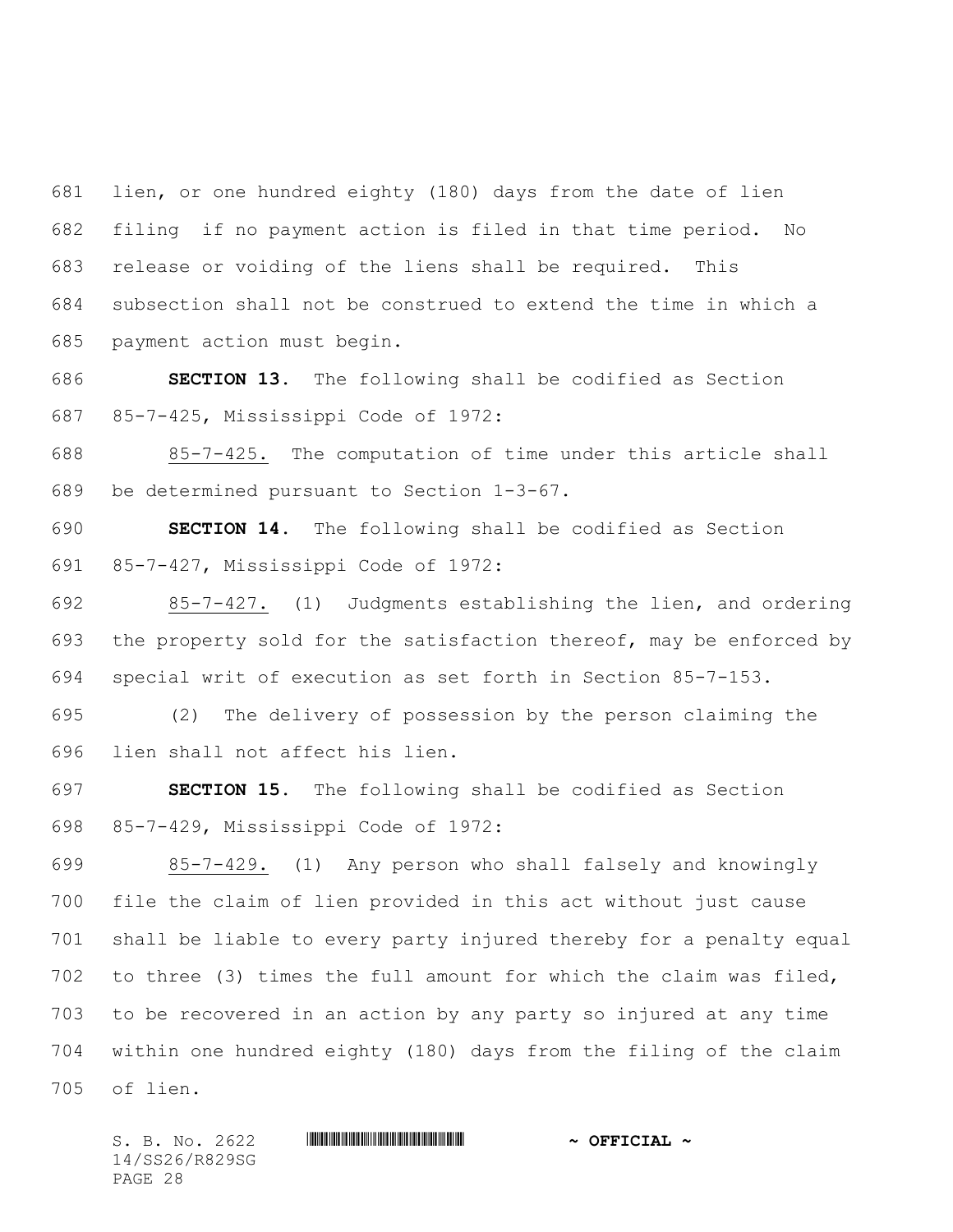(2) Any person whose rights may be adversely affected by wrongful filing of a claim of lien, as provided by this article may, in addition to the remedies set forth in subsection (1) of this section, apply, upon seven (7) days' notice, to the circuit, county or chancery court, to expunge or vacate the claim of lien, in accordance with Rule 81(d)(2) of the Mississippi Rules of Civil Procedure.

 **SECTION 16.** The following shall be codified as Section 85-7-431, Mississippi Code of 1972:

 85-7-431. Where a contractor gives a payment bond providing payment protection to subcontractors and material suppliers to the full extent provided by the Mississippi Little Miller Act found at Section 31-5-51, the payment bond shall be in substitution for the liens provided for a subcontractor or materialman in this article. The contractor's right to a lien is not affected by the provision of a bond.

 **SECTION 17.** The following shall be codified as Section 85-7-433, Mississippi Code of 1972:

 85-7-433. (1) The following form is the Interim Waiver and Release Upon Payment form referred to in Section 85-7-419:

INTERIM WAIVER AND RELEASE UPON PAYMENT

STATE OF MISSISSIPPI

- COUNTY OF \_\_\_\_\_\_\_\_\_\_
- THE UNDERSIGNED MECHANIC AND/OR MATERIALMAN HAS BEEN EMPLOYED
- 730 BY (NAME OF CONTRACTOR) TO FURNISH (DESCRIBE

S. B. No. 2622 **\*\*\* WILL AND THE MUNICIPAL \*\*\*** OFFICIAL \*\* 14/SS26/R829SG PAGE 29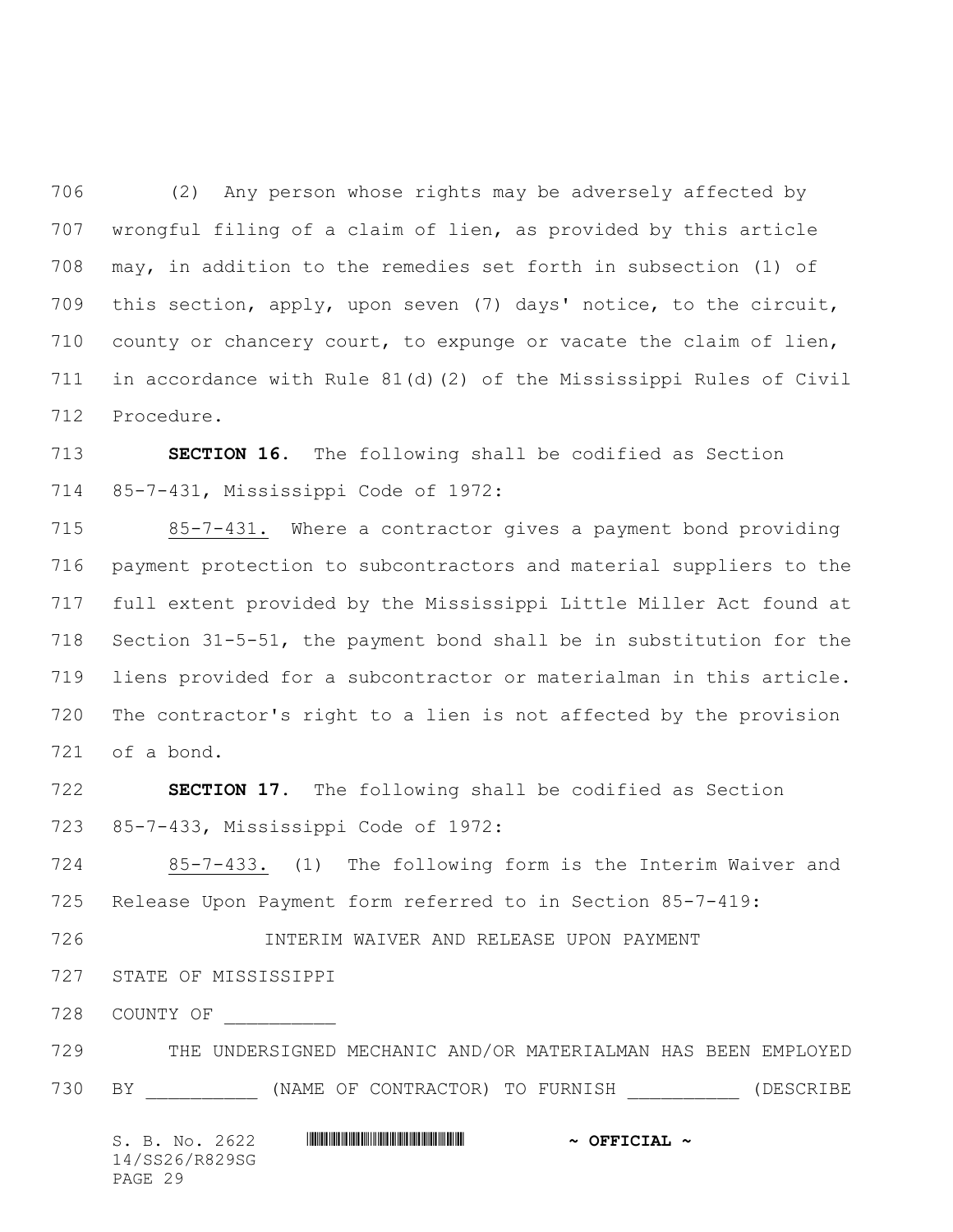MATERIALS AND/OR LABOR) FOR THE CONSTRUCTION OF IMPROVEMENTS KNOWN 732 AS **ALL COMPTAING ASSESSED** (TITLE OF THE PROJECT OR BUILDING) WHICH IS LOCATED IN THE CITY OF \_\_\_\_\_\_\_\_\_\_, COUNTY OF \_\_\_\_\_\_\_\_\_\_, AND IS OWNED BY \_\_\_\_\_\_\_\_\_\_ (NAME OF OWNER) AND MORE PARTICULARLY DESCRIBED AS FOLLOWS:

 (DESCRIBE THE PROPERTY UPON WHICH THE IMPROVEMENTS WERE MADE BY USING EITHER A METES AND BOUNDS DESCRIPTION, THE LAND LOT DISTRICT, BLOCK AND LOT NUMBER, OR STREET ADDRESS OF THE PROJECT.) 739 UPON THE RECEIPT OF THE SUM OF \$ , THE MECHANIC AND/OR MATERIALMAN WAIVES AND RELEASES ANY AND ALL LIENS OR CLAIMS OF LIENS IT HAS UPON THE FOREGOING DESCRIBED PROPERTY OR ANY RIGHTS AGAINST ANY LABOR AND/OR MATERIAL BOND THROUGH THE DATE OF \_\_\_\_\_\_\_\_\_\_ (DATE) AND EXCEPTING THOSE RIGHTS AND LIENS THAT THE MECHANIC AND/OR MATERIALMAN MIGHT HAVE IN ANY RETAINED AMOUNTS, ON ACCOUNT OF LABOR OR MATERIALS, OR BOTH, FURNISHED BY THE UNDERSIGNED TO OR ON ACCOUNT OF SAID CONTRACTOR FOR SAID BUILDING OR PREMISES.

\_\_\_\_\_\_\_\_\_\_\_\_\_\_\_\_\_\_\_\_\_\_\_\_\_\_\_\_\_\_\_\_\_\_

SIGNATURE

750 BY:

(PRINT NAME)

ITS: \_\_\_\_\_\_\_\_\_\_\_\_\_\_\_\_\_\_\_\_\_\_\_\_\_\_\_\_\_

(PRINT TITLE)

754 SWORN TO AND SUBSCRIBED BEFORE ME, THIS THE DAY OF

\_\_\_\_\_\_\_\_\_\_\_\_\_\_, 20\_\_\_.

S. B. No. 2622 **\*\*\* WINNIFFICULARE \*\*\* ~\*\*\* OFFICIAL ~\*** 14/SS26/R829SG PAGE 30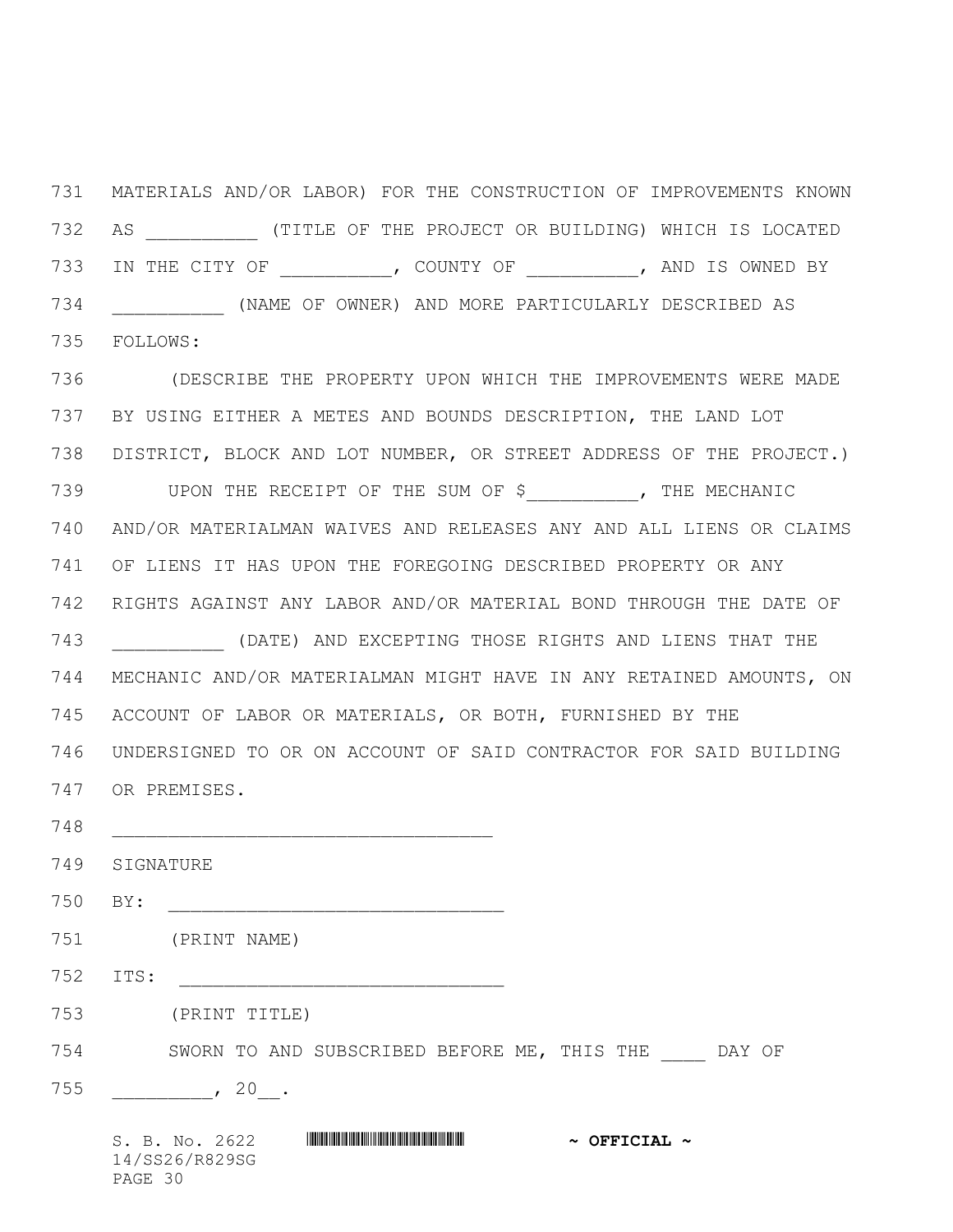NOTARY PUBLIC

\_\_\_\_\_\_\_\_\_\_\_\_\_\_\_\_\_\_\_\_\_\_\_\_\_\_\_\_\_\_\_\_\_\_\_

 NOTICE: WHEN YOU EXECUTE AND SUBMIT THIS DOCUMENT, YOU SHALL BE CONCLUSIVELY DEEMED TO HAVE BEEN PAID IN FULL THE AMOUNT STATED ABOVE, EVEN IF YOU HAVE NOT ACTUALLY RECEIVED THE PAYMENT, SIXTY (60) DAYS AFTER THE DATE STATED ABOVE UNLESS YOU FILE EITHER AN AFFIDAVIT OF NONPAYMENT OR A CLAIM OF LIEN BEFORE THE EXPIRATION OF THE SIXTY-DAY PERIOD. THE FAILURE TO INCLUDE THIS NOTICE LANGUAGE ON THE FACE OF THE FORM SHALL RENDER THE FORM UNENFORCEABLE AND INVALID AS A WAIVER AND RELEASE UNDER SECTION 85-7-419, MISSISSIPPI CODE OF 1972.

 (2) The following form is the Waiver and Release Upon Final Payment form referred to in Section 85-7-419:

WAIVER AND RELEASE UPON FINAL PAYMENT

STATE OF MISSISSIPPI

COUNTY OF \_\_\_\_\_\_\_\_\_\_

 THE UNDERSIGNED MECHANIC AND/OR MATERIALMAN HAS BEEN EMPLOYED BY \_\_\_\_\_\_\_\_\_\_ (NAME OF CONTRACTOR) TO FURNISH \_\_\_\_\_\_\_\_\_\_ (DESCRIBE MATERIALS AND/OR LABOR) FOR THE CONSTRUCTION OF IMPROVEMENTS KNOWN 775 AS **ALL COMPTAING ASSESSED** (TITLE OF THE PROJECT OR BUILDING) WHICH IS LOCATED IN THE CITY OF \_\_\_\_\_\_\_\_\_\_, COUNTY OF \_\_\_\_\_\_\_\_\_\_, AND IS OWNED BY \_\_\_\_\_\_\_\_\_\_ (NAME OF OWNER) AND MORE PARTICULARLY DESCRIBED AS FOLLOWS:

S. B. No. 2622 **\*\*\* WINNIFFICULAL \*\*\* ~\*\*** OFFICIAL \*\* 14/SS26/R829SG PAGE 31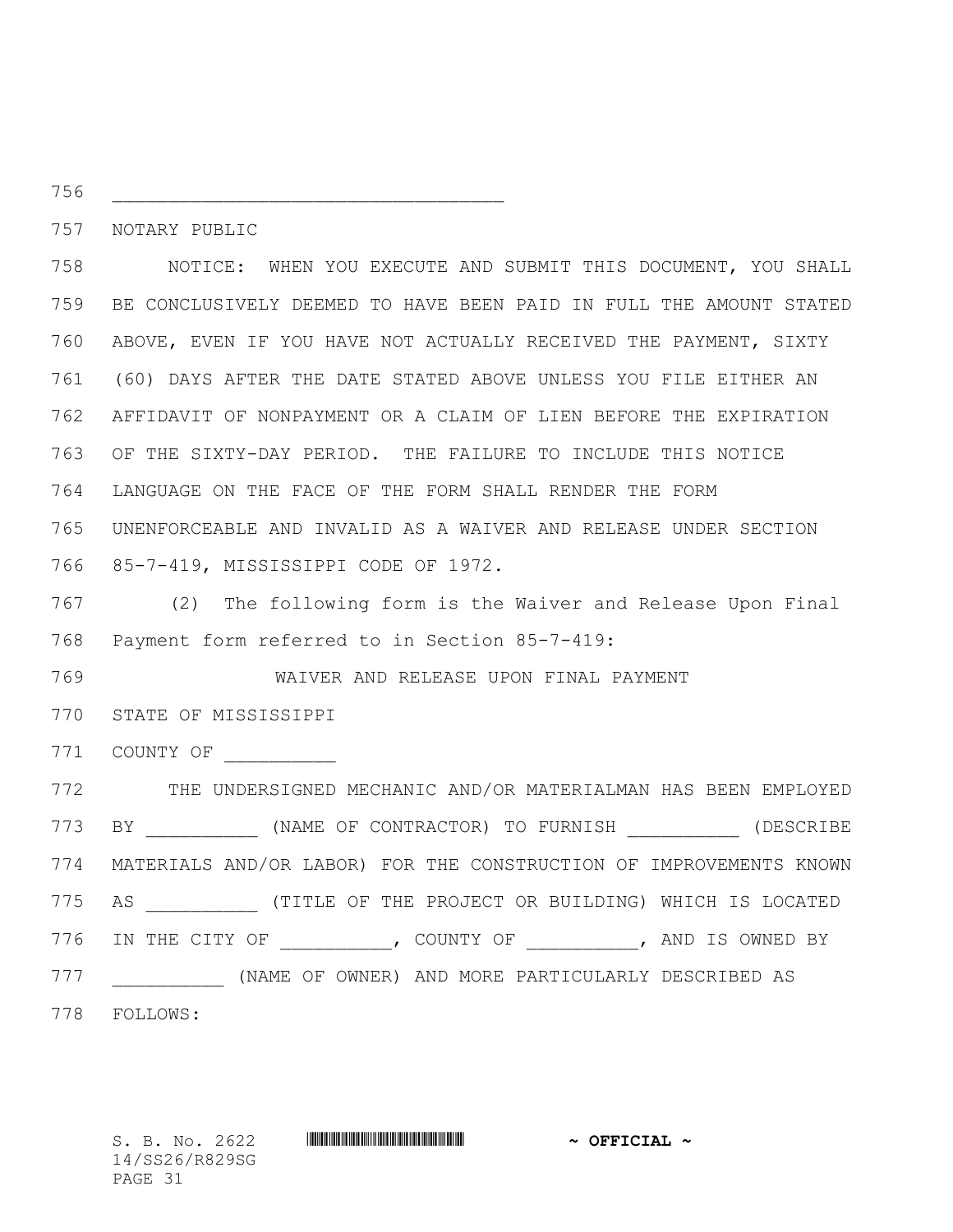(DESCRIBE THE PROPERTY UPON WHICH THE IMPROVEMENTS WERE MADE BY USING EITHER A METES AND BOUNDS DESCRIPTION, THE LAND LOT DISTRICT, BLOCK AND LOT NUMBER, OR STREET ADDRESS OF THE PROJECT.) UPON THE RECEIPT OF THE SUM OF \$\_\_\_\_\_\_\_\_\_\_, THE MECHANIC AND/OR MATERIALMAN WAIVES AND RELEASES ANY AND ALL LIENS OR CLAIMS OF LIENS IT HAS UPON THE FOREGOING DESCRIBED PROPERTY OR ANY RIGHTS AGAINST ANY LABOR AND/OR MATERIAL BOND ON ACCOUNT OF LABOR OR MATERIALS, OR BOTH, FURNISHED BY THE UNDERSIGNED TO OR ON ACCOUNT OF SAID CONTRACTOR FOR SAID PROPERTY. \_\_\_\_\_\_\_\_\_\_\_\_\_\_\_\_\_\_\_\_\_\_\_\_\_\_\_\_\_\_\_\_\_\_ SIGNATURE BY: \_\_\_\_\_\_\_\_\_\_\_\_\_\_\_\_\_\_\_\_\_\_\_\_\_\_\_\_\_\_ (PRINT NAME) ITS: \_\_\_\_\_\_\_\_\_\_\_\_\_\_\_\_\_\_\_\_\_\_\_\_\_\_\_\_\_ (PRINT TITLE) 794 SWORN TO AND SUBSCRIBED BEFORE ME, THIS THE DAY OF \_\_\_\_\_\_\_\_\_, 20\_\_. \_\_\_\_\_\_\_\_\_\_\_\_\_\_\_\_\_\_\_\_\_\_\_\_\_\_\_\_\_\_\_\_\_\_\_ NOTARY PUBLIC NOTICE: WHEN YOU EXECUTE AND SUBMIT THIS DOCUMENT, YOU SHALL BE CONCLUSIVELY DEEMED TO HAVE BEEN PAID IN FULL THE AMOUNT STATED ABOVE, EVEN IF YOU HAVE NOT ACTUALLY RECEIVED THE PAYMENT, SIXTY (60) DAYS AFTER THE DATE STATED ABOVE UNLESS YOU FILE EITHER AN

 AFFIDAVIT OF NONPAYMENT OR A CLAIM OF LIEN BEFORE THE EXPIRATION OF THE SIXTY-DAY PERIOD. THE FAILURE TO INCLUDE THIS NOTICE

| S. B. No. 2622 | $\sim$ OFFICIAL $\sim$ |
|----------------|------------------------|
| 14/SS26/R829SG |                        |
| PAGE 32        |                        |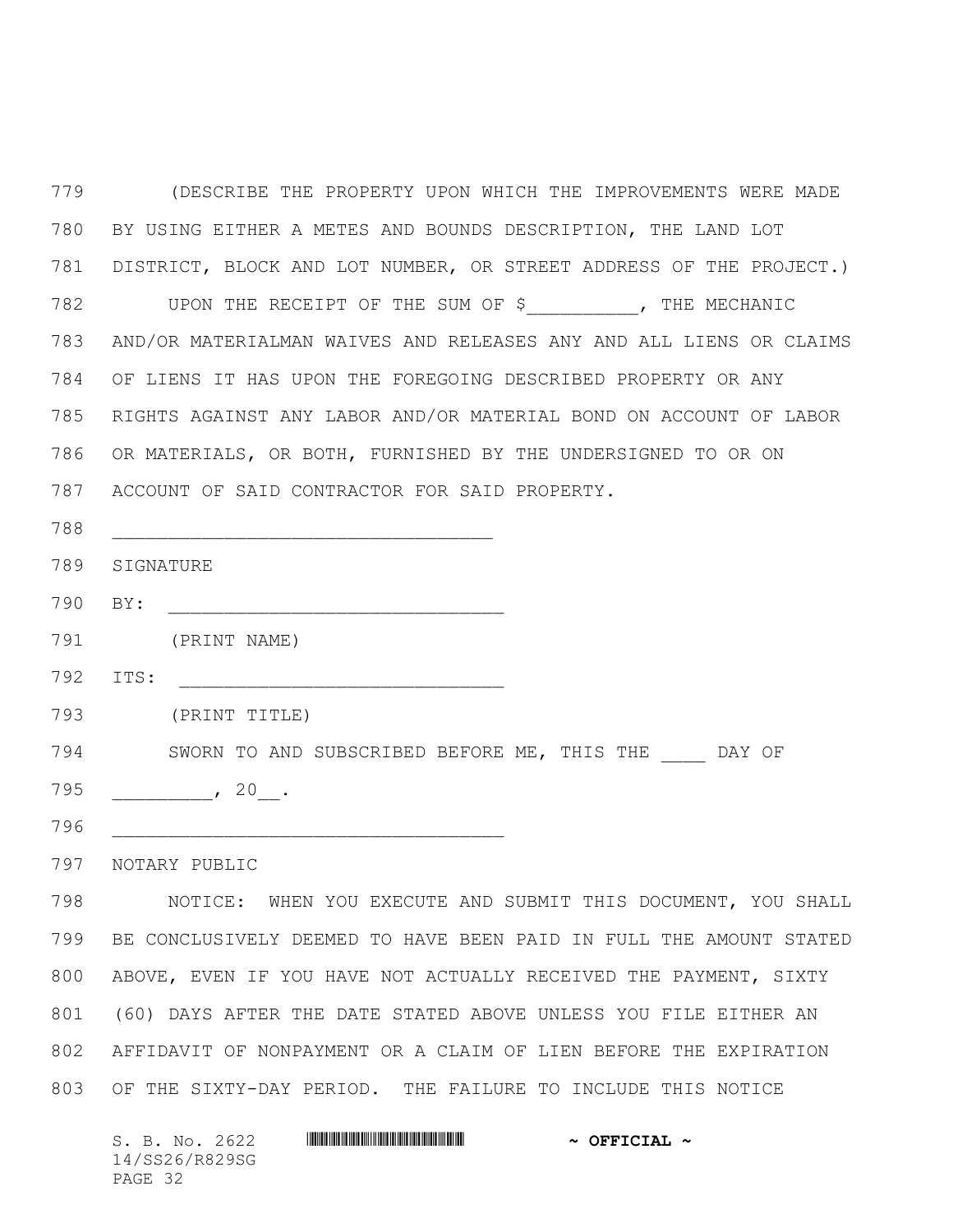LANGUAGE ON THE FACE OF THE FORM SHALL RENDER THE FORM UNENFORCEABLE AND INVALID AS A WAIVER AND RELEASE UNDER SECTION 85-7-419, MISSISSIPPI CODE OF 1972. **biased by the set of the set of the set of the set of the set of the set of the set of the set of the set of the set of the set of the set of the set of the set of the set of the set of the set of the set of the set o**  SIGNATURE BY: \_\_\_\_\_\_\_\_\_\_\_\_\_\_\_\_\_\_\_\_\_\_\_\_\_\_\_\_\_\_ (PRINT NAME) 811 ITS: \_\_\_\_\_\_ (PRINT TITLE) 813 SWORN TO AND SUBSCRIBED BEFORE ME, THIS THE \_\_\_\_\_ DAY OF \_\_\_\_\_\_\_\_\_, 20\_\_. **and a** set of  $\overline{a}$  and  $\overline{b}$  and  $\overline{c}$  and  $\overline{d}$  and  $\overline{d}$  and  $\overline{d}$  and  $\overline{d}$  and  $\overline{d}$  and  $\overline{d}$  and  $\overline{d}$  and  $\overline{d}$  and  $\overline{d}$  and  $\overline{d}$  and  $\overline{d}$  and  $\overline{d}$  and  $\overline{d}$  NOTARY PUBLIC (3) The following form is the Affidavit of Nonpayment referred to in Section 85-7-419: AFFIDAVIT OF NONPAYMENT STATE OF MISSISSIPPI COUNTY OF \_\_\_\_\_\_\_\_\_\_ THE UNDERSIGNED MECHANIC AND/OR MATERIALMAN HAS BEEN EMPLOYED 823 BY (NAME OF CONTRACTOR) TO FURNISH (DESCRIBE MATERIALS AND/OR LABOR) FOR THE CONSTRUCTION OF IMPROVEMENTS KNOWN 825 AS **ALL COMPTAING ASSESSMENT OF THE PROJECT OR BUILDING) WHICH IS LOCATED** 826 IN THE CITY OF  $\longrightarrow$ , COUNTY OF  $\longrightarrow$ , AND IS OWNED BY \_\_\_\_\_\_\_\_\_\_ (NAME OF OWNER) AND MORE PARTICULARLY DESCRIBED AS FOLLOWS:

| S. B. No. 2622 |  | $\sim$ OFFICIAL $\sim$ |  |
|----------------|--|------------------------|--|
| 14/SS26/R829SG |  |                        |  |
| PAGE 33        |  |                        |  |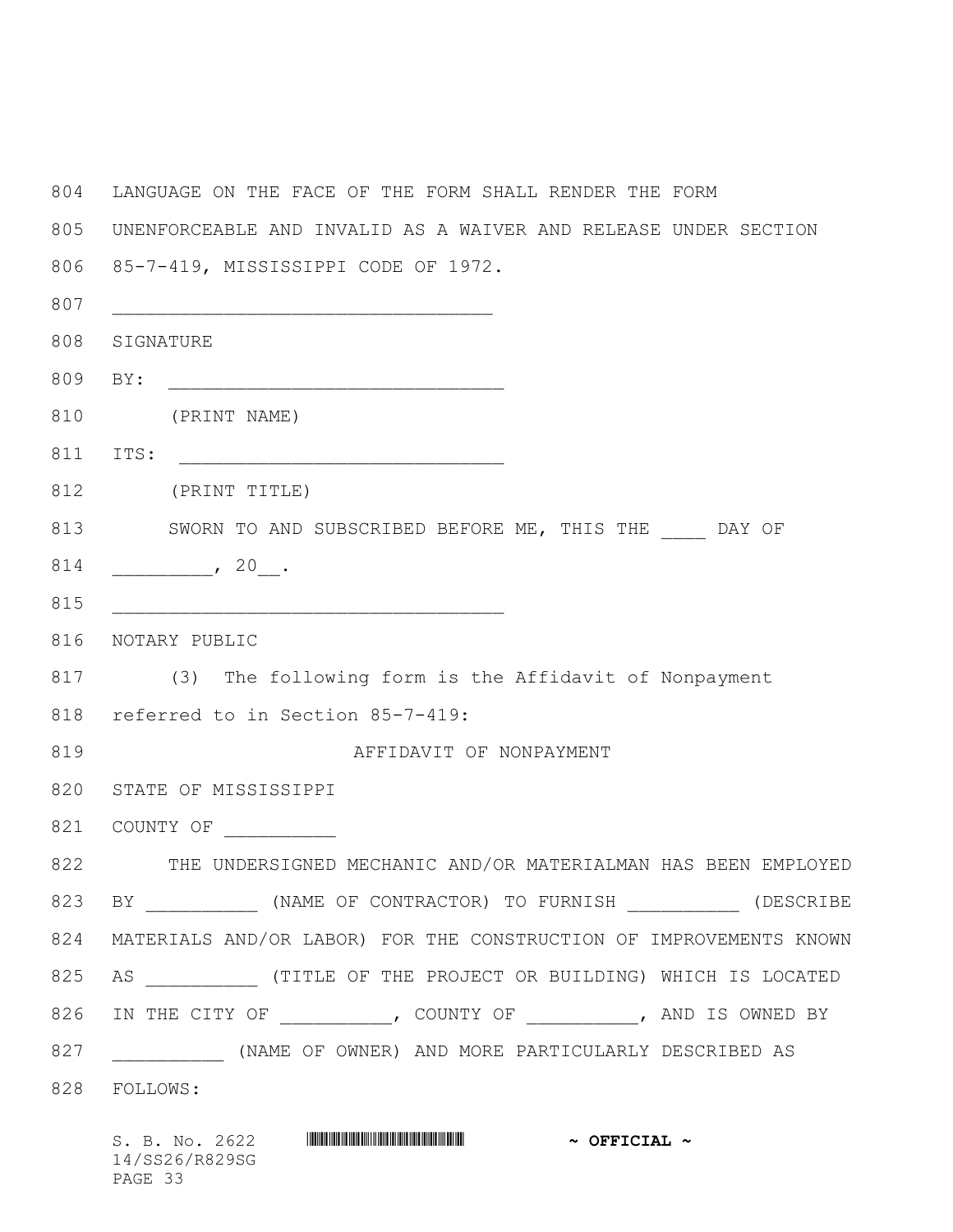(DESCRIBE THE PROPERTY UPON WHICH THE IMPROVEMENTS WERE MADE BY USING EITHER A METES AND BOUNDS DESCRIPTION, THE LAND LOT DISTRICT, BLOCK AND LOT NUMBER, OR STREET ADDRESS OF THE PROJECT.) PURSUANT TO SECTION 85-7-419 THE UNDERSIGNED EXECUTED A LIEN 833 WAIVER AND RELEASE WITH RESPECT TO THIS PROPERTY DATED  $\qquad \qquad$ 834 . THE AMOUNT SET FORTH IN THE WAIVER AND RELEASE (\$ \_\_\_\_\_\_\_\_\_\_\_) HAS NOT BEEN PAID, AND THE UNDERSIGNED HEREBY GIVES NOTICE OF THE NONPAYMENT. THE ABOVE FACTS ARE SWORN TRUE AND CORRECT BY THE UNDERSIGNED. **and the set of the set of the set of the set of the set of the set of the set of the set of the set of the set of the set of the set of the set of the set of the set of the set of the set of the set of the set of the**  SIGNATURE 841 BY: (PRINT NAME) 843 ITS: (PRINT TITLE) 845 SWORN TO AND SUBSCRIBED BEFORE ME, THIS THE DAY OF 846 \_\_\_\_\_\_\_\_\_\_\_\_\_\_\_, 20\_\_\_. \_\_\_\_\_\_\_\_\_\_\_\_\_\_\_\_\_\_\_\_\_\_\_\_\_\_\_\_\_\_\_\_\_\_\_ NOTARY PUBLIC WITHIN TWO (2) DAYS OF FILING THIS AFFIDAVIT OF NONPAYMENT, THE FILING PARTY SHALL SEND A COPY OF THE AFFIDAVIT BY REGISTERED OR CERTIFIED MAIL OR STATUTORY OVERNIGHT DELIVERY TO THE OWNER OF THE PROPERTY. WHENEVER THE OWNER OF THE PROPERTY IS AN ENTITY ON FILE WITH THE SECRETARY OF STATE'S OFFICE, SENDING A COPY OF THE

| S. B. No. 2622 |  | $\sim$ OFFICIAL $\sim$ |  |
|----------------|--|------------------------|--|
| 14/SS26/R829SG |  |                        |  |
| PAGE 34        |  |                        |  |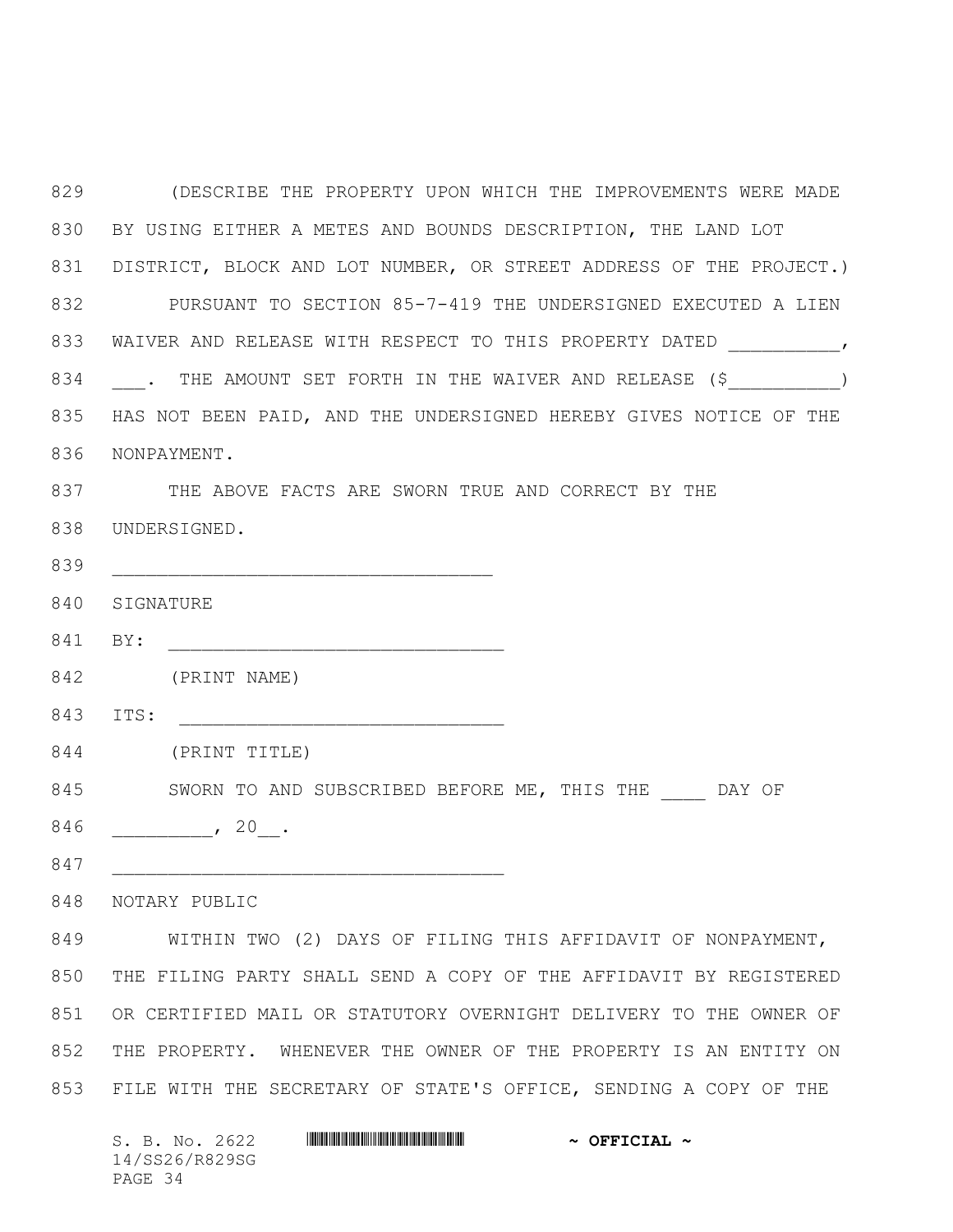AFFIDAVIT TO THE COMPANY'S ADDRESS OR THE REGISTERED AGENT'S ADDRESS ON FILE WITH THE SECRETARY OF STATE SHALL BE DEEMED SUFFICIENT. (4) The following form is the Notice of Contest of Lien form referred to in Section 85-7-423: NOTICE OF CONTEST OF LIEN STATE OF MISSISSIPPI 861 COUNTY OF TO: [NAME AND ADDRESS OF LIEN CLAIMANT] YOU ARE NOTIFIED THAT THE UNDERSIGNED CONTESTS THE CLAIM OF 864 LIEN FILED BY YOU ON , AND RECORDED IN 865 BOOK , PAGE , OF THE PUBLIC RECORDS OF \_\_\_\_\_\_\_\_\_\_ COUNTY, MISSISSIPPI, AGAINST PROPERTY OWNED BY 867 NO AND THAT THE TIME WITHIN WHICH YOU MAY COMMENCE A PAYMENT ACTION TO ENFORCE YOUR LIEN IS LIMITED TO SIXTY (60) DAYS FROM RECEIPT OF THIS NOTICE. THIS \_\_\_\_\_\_\_\_\_\_ DAY OF \_\_\_\_\_\_\_\_\_\_, 20\_\_\_. THIS ABOVE-REFERENCED LIEN WILL EXPIRE AND BE VOID IF YOU DO

 NOT: (1) COMMENCE A PAYMENT ACTION FOR RECOVERY OF THE AMOUNT OF THE LIEN CLAIM PURSUANT TO SECTION 85-7-405, MISSISSIPPI CODE OF 1972, WITHIN SIXTY (60) DAYS FROM RECEIPT OF THIS NOTICE; AND (2) FILE A NOTICE OF COMMENCEMENT OF PAYMENT ACTION WITHIN THIRTY (30) DAYS OF FILING THE ABOVE-REFERENCED PAYMENT ACTION.

**and a set of the set of the set of the set of the set of the set of the set of the set of the set of the set of the set of the set of the set of the set of the set of the set of the set of the set of the set of the se** 

SIGNATURE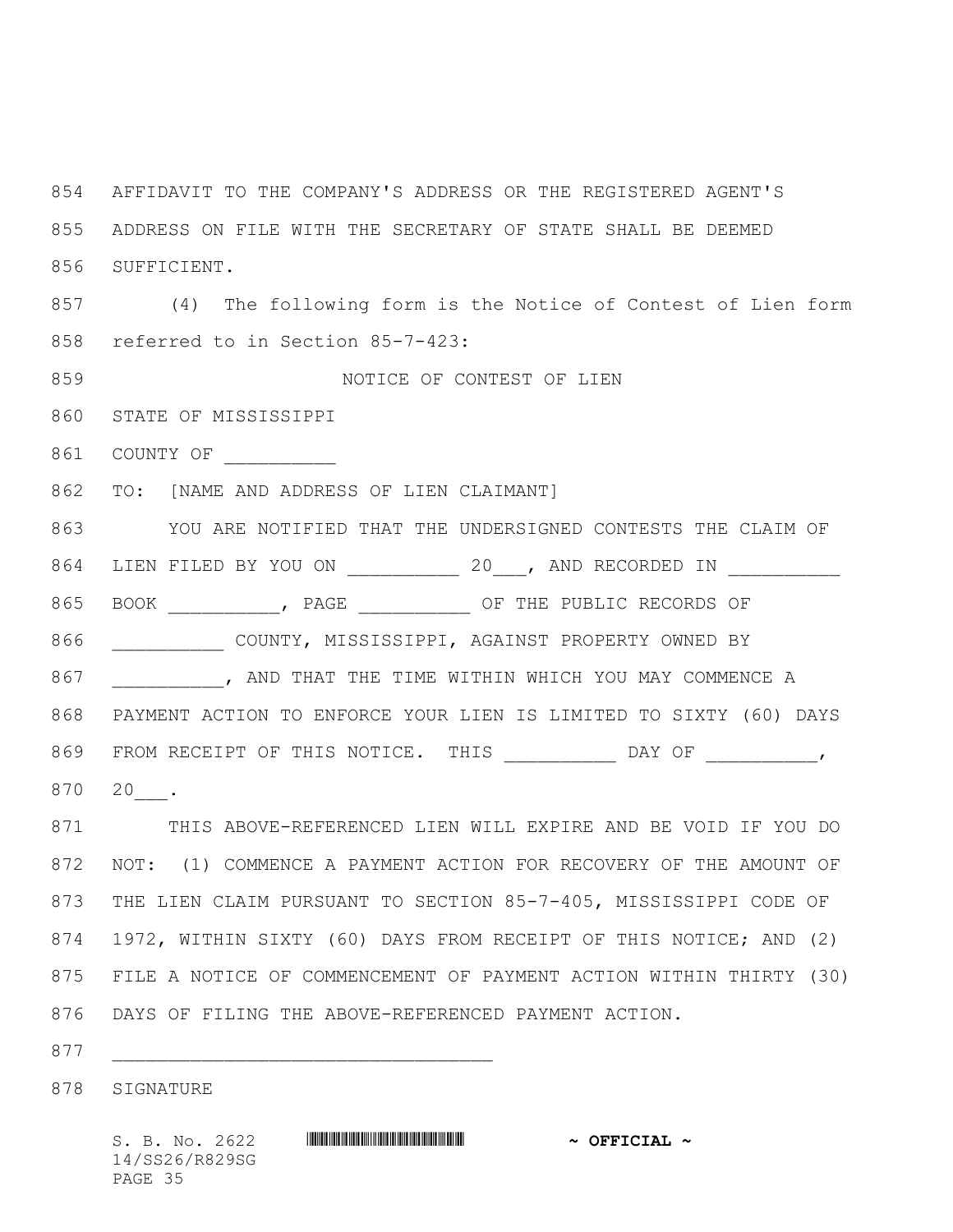| 879 | BY:                                                                                                                                                                                                                                                                                                 |
|-----|-----------------------------------------------------------------------------------------------------------------------------------------------------------------------------------------------------------------------------------------------------------------------------------------------------|
| 880 | (PRINT NAME)                                                                                                                                                                                                                                                                                        |
| 881 | ITS:                                                                                                                                                                                                                                                                                                |
| 882 | (PRINT TITLE)                                                                                                                                                                                                                                                                                       |
| 883 | SWORN TO AND SUBSCRIBED BEFORE ME, THIS THE DAY OF                                                                                                                                                                                                                                                  |
| 884 | , 20.                                                                                                                                                                                                                                                                                               |
| 885 |                                                                                                                                                                                                                                                                                                     |
| 886 | NOTARY PUBLIC                                                                                                                                                                                                                                                                                       |
| 887 | (5) The following form is the Pre-Lien Notice form referred                                                                                                                                                                                                                                         |
| 888 | to in Section 85-7-409(3):                                                                                                                                                                                                                                                                          |
| 889 | PRE-LIEN NOTICE TO OWNER                                                                                                                                                                                                                                                                            |
| 890 | TO: [NAME AND ADDRESS OF OWNER]                                                                                                                                                                                                                                                                     |
| 891 | TAKE NOTICE THAT THE UNDERSIGNED IS A PERSON HAVING A RIGHT                                                                                                                                                                                                                                         |
| 892 | TO A LIEN PURSUANT TO SECTION 85-7-403, MISSISSIPPI CODE OF 1972,                                                                                                                                                                                                                                   |
| 893 | WHO DOES NOT HAVE A DIRECT CONTRACT WITH THE OWNER, HAS PROVIDED                                                                                                                                                                                                                                    |
| 894 | LABOR, SERVICES OR MATERIALS FOR THE IMPROVEMENT OF PROPERTY                                                                                                                                                                                                                                        |
| 895 |                                                                                                                                                                                                                                                                                                     |
| 896 |                                                                                                                                                                                                                                                                                                     |
|     | 897 UNDERSIGNED HAS NOT BEEN PAID, AND INTENDS TO FILE A CLAIM OF                                                                                                                                                                                                                                   |
| 898 | SPECIAL LIEN ON THE SUBJECT PROPERTY IN TEN (10) OR MORE DAYS FROM                                                                                                                                                                                                                                  |
| 899 | THE DATE HEREOF.                                                                                                                                                                                                                                                                                    |
| 900 | SO NOTIFIED, THIS THE $\rule{1em}{0.15mm}$ DAY OF $\rule{1.5mm}{0.15mm}$ $\rule{1.5mm}{0.15mm}$ $\rule{1.5mm}{0.15mm}$ $\rule{1.5mm}{0.15mm}$ $\rule{1.5mm}{0.15mm}$ $\rule{1.5mm}{0.15mm}$ $\rule{1.5mm}{0.15mm}$ $\rule{1.5mm}{0.15mm}$ $\rule{1.5mm}{0.15mm}$ $\rule{1.5mm}{0.15mm}$ $\rule{1.5$ |
|     |                                                                                                                                                                                                                                                                                                     |
| 902 | (PRINT NAME)                                                                                                                                                                                                                                                                                        |
| 903 | BY:                                                                                                                                                                                                                                                                                                 |
|     | $\sim$ OFFICIAL $\sim$<br>14/SS26/R829SG                                                                                                                                                                                                                                                            |

PAGE 36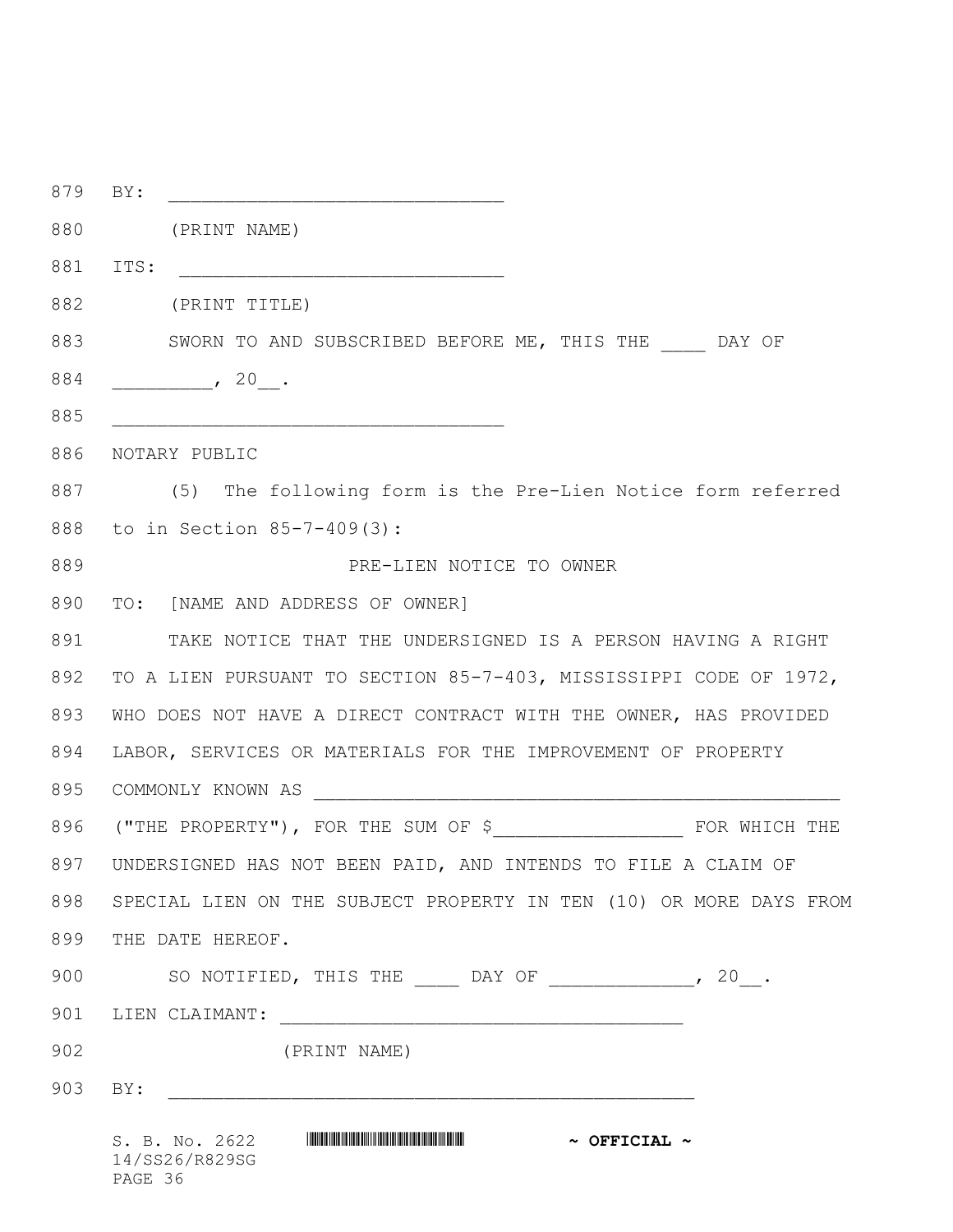| 904 | (SIGNATURE)                                                                      |
|-----|----------------------------------------------------------------------------------|
| 905 | ITS:                                                                             |
| 906 | (PRINT TITLE)                                                                    |
| 907 | <b>SECTION 18.</b> Section 85-7-131, Mississippi Code of 1972, is                |
| 908 | amended as follows:                                                              |
| 909 | 85-7-131. Every * * * water well or * * * oil and gas well,                      |
| 910 | and any fixed machinery, gearing or other fixture that may or may                |
| 911 | not be used or connected therewith, * * * shall be liable                        |
| 912 | for * * * services or construction and the debt shall be a lien                  |
| 913 | thereon. $\star \star \star$ As to oil and gas wells, the operator thereof       |
| 914 | shall have * * * a lien upon the interest of each nonoperator                    |
| 915 | owner of an interest in the mineral leasehold estate for $\star \star \star$ the |
| 916 | nonoperator's proportionate part of * * * the labor, material and                |
| 917 | services rendered by the operator or for the operator's                          |
| 918 | account * * * on behalf of each nonoperator in the drilling,                     |
| 919 | completion, recompletion, reworking or other operations of $\star \star \star$   |
| 920 | the oil and gas well. * * * If the structure * * * is a water                    |
| 921 | well, the lien shall extend only to all pumps, pipes, equipment                  |
| 922 | therein and all water well appurtenances. If the structure $\star \star \star$   |
| 923 | is an oil or gas well, the lien shall extend to the nonoperator's                |
| 924 | interest in the mineral estate and the fixtures and equipment in                 |
| 925 | the producing unit assigned * * * to the well by the State Oil and               |
| 926 | Gas Board. * * * The lien shall take effect, as to purchasers or                 |
| 927 | encumbrancers for a valuable consideration without notice thereof,               |
| 928 | only from the time of commencing suit to enforce the lien, or from               |

14/SS26/R829SG PAGE 37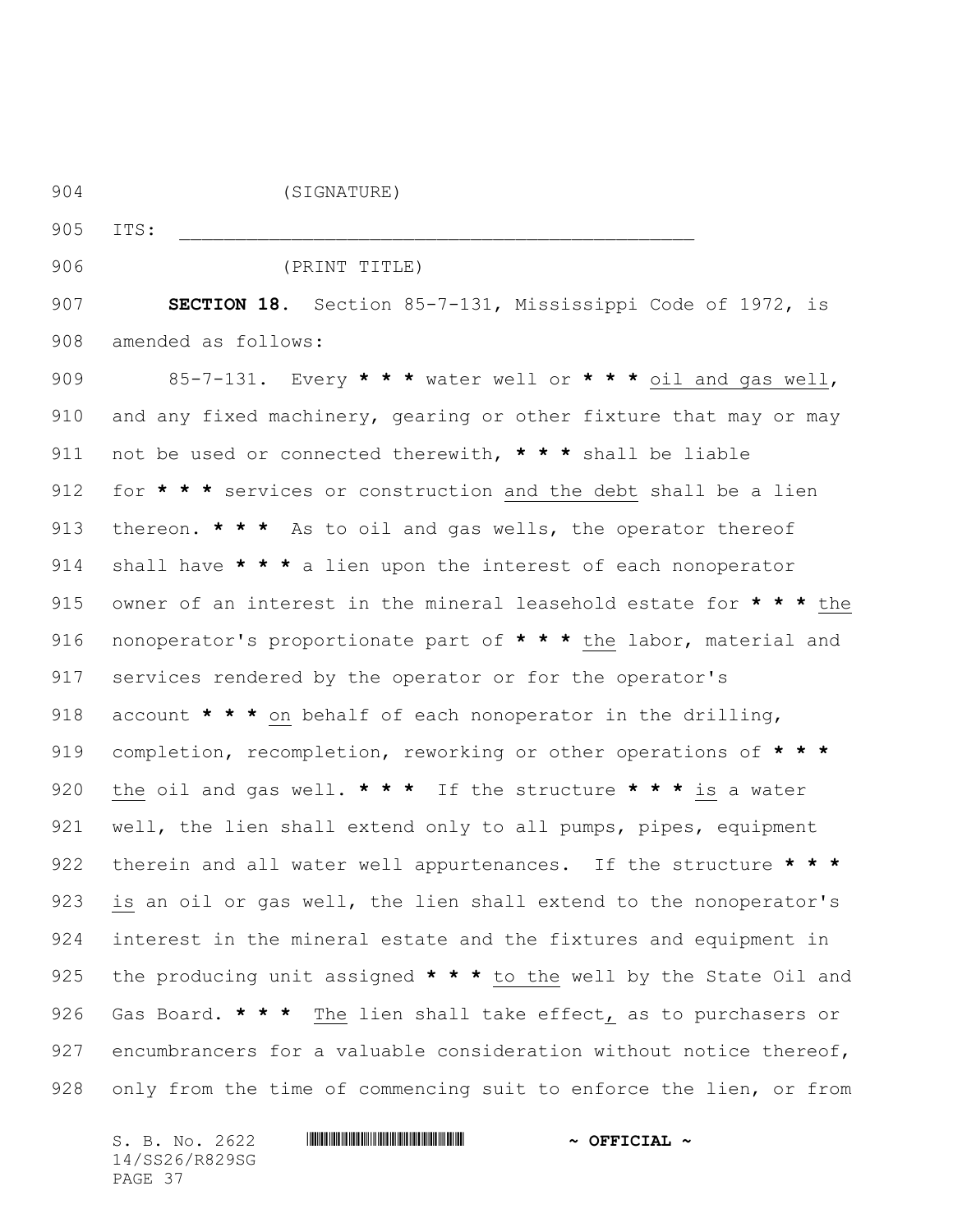the time of filing the contract under which the lien arose, or 930 notice thereof, in the office of the clerk of the chancery court, as hereinafter stated; delivery of material to the job is prima facie evidence of its use therein, and use of water from a water well is prima facie evidence of acceptability of the well. In the case of oil and gas wells, **\* \* \*** the lien shall take effect, as to purchasers or encumbrancers for a valuable consideration without notice thereof, only from the time of filing notice of **\* \* \*** the lien as provided by Section 85-7-133.

 **SECTION 19.** Section 85-7-133, Mississippi Code of 1972, is amended as follows:

 85-7-133. Each of the several chancery clerks of this state shall provide in his office, as a part of the land records of his county, a record entitled "Notice of **\* \* \*** Liens" wherein notices under Section 85-7-131 shall be filed and recorded, and **\* \* \*** the liens **\* \* \*** shall not take effect **\* \* \*** until some notation **\* \* \*** of the lien is filed and recorded in **\* \* \*** the record showing a description of the property involved, the name of the lienor or 947 lienors, the date of filing, if and where suit is filed, and if 948 and where contract is filed or recorded.

 **SECTION 20.** Section 85-7-141, Mississippi Code of 1972, is amended as follows:

 85-7-141. Any person entitled to and desiring to have the benefit of **\* \* \*** a lien under Section 85-7-131 shall commence his suit in the circuit or county court of the county in which the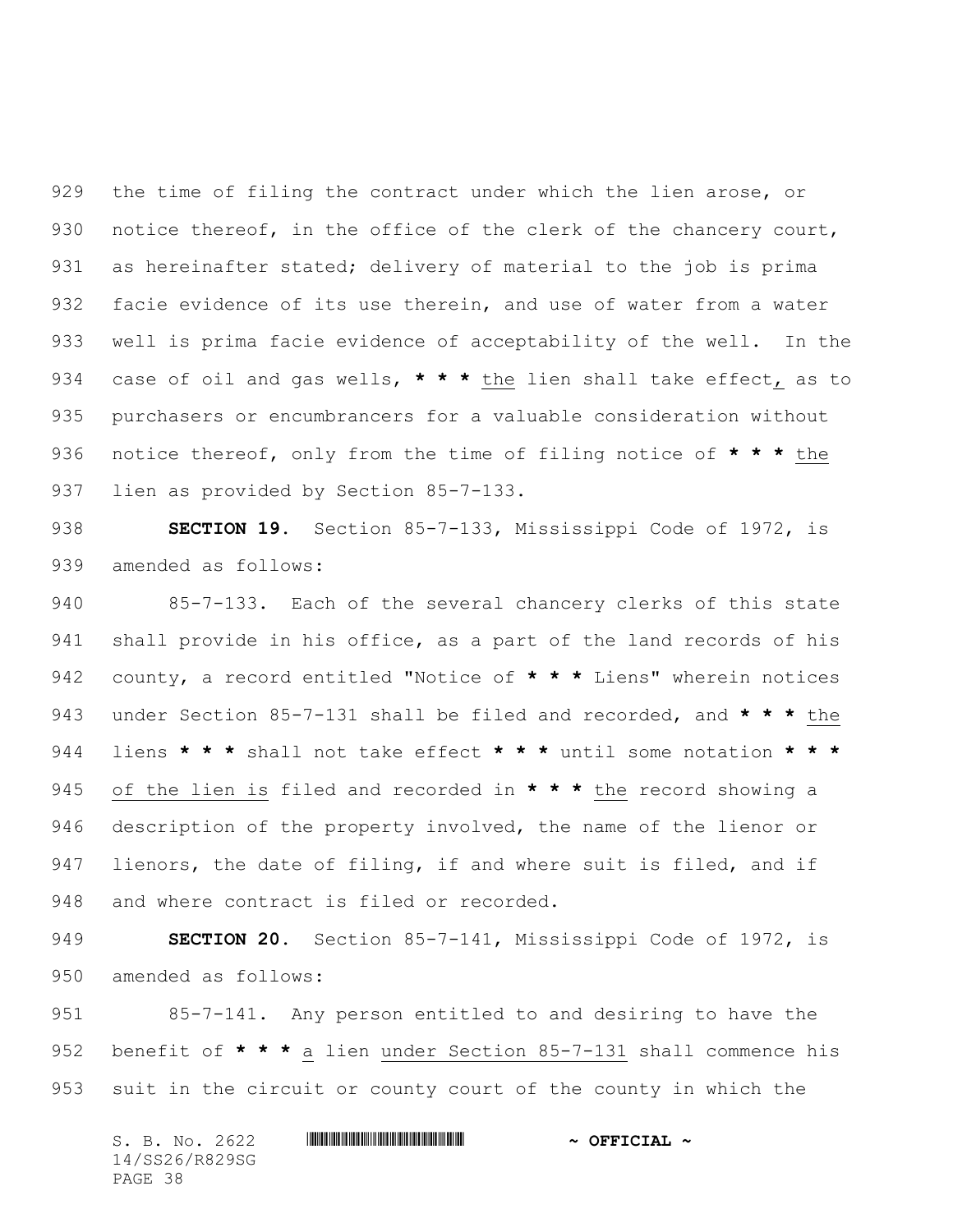property or some part thereof is situated, if the principal of his demand exceeds Two Hundred Dollars (\$200.00), within twelve (12) months next after the time when the money due and claimed by the suit became due and payable following the day on which the last of the labor was performed or material or rental or lease equipment 959 was supplied by the person bringing the action, and not after; and the suit shall be commenced by petition, describing with reasonable certainty the property upon which the lien is averred to exist, and setting out the nature of the contract and indebtedness, and the amount thereof; and the plaintiff shall file therewith in all cases, except where the whole work or materials, or both, were furnished in pursuance of a written contract for an aggregate price, a bill of particulars exhibiting the amount and kind of labor performed, and of materials furnished, and the prices at which and times when the same were performed and furnished; and such suits shall be docketed and conducted as other suits in **\* \* \*** that court, and may be tried at the first term.

 **SECTION 21.** Section 85-7-143, Mississippi Code of 1972, is amended as follows:

973 85-7-143. All persons having an interest in the controversy, and all persons claiming liens on the same property, by virtue of **\* \* \*** Section 85-7-131, shall be made parties to the suit; and should any necessary or proper party be omitted, he may be brought in by amendment, on his own application or that of any other party

14/SS26/R829SG PAGE 39

#### S. B. No. 2622 \*SS26/R829SG\* **~ OFFICIAL ~**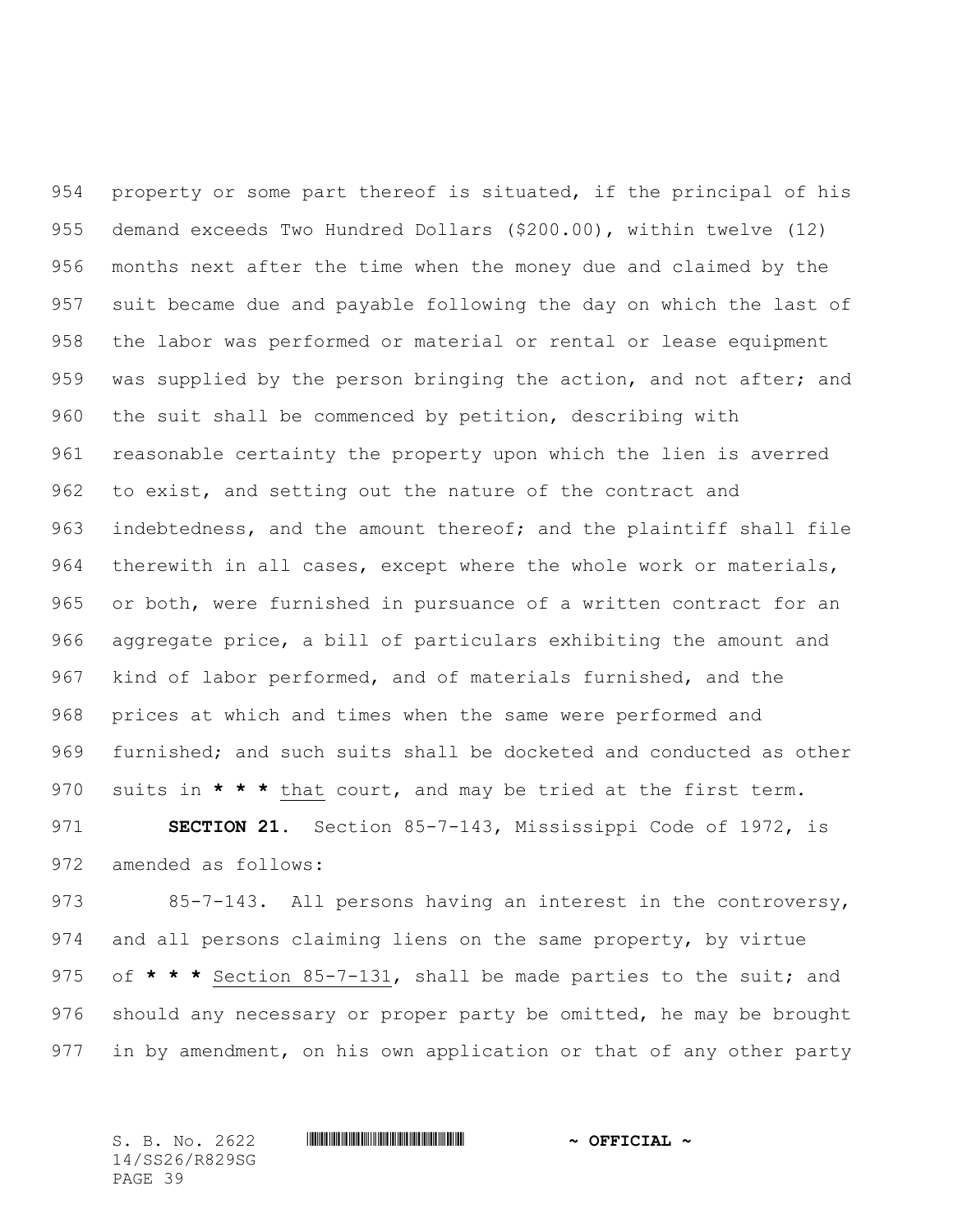interested; and claims of several parties having liens on the same property may be joined in the same action.

 **SECTION 22.** Section 85-7-145, Mississippi Code of 1972, is amended as follows:

 85-7-145. In all actions to enforce a lien granted by Section 85-7-131, the defendants shall be summoned, as in other 984 actions at law, to appear and defend the action; and in case any necessary party defendant shall be a nonresident of or absent from 986 the state, or cannot be found, he may be made a party by publication, as in cases of nonresident or absent defendants in 988 chancery, requiring him to appear on a day to be therein named; and in default of appearance, the same proceedings shall be had as if **\* \* \*** the defendant had been duly summoned and made default. **SECTION 23.** Section 85-7-147, Mississippi Code of 1972, is amended as follows:

 85-7-147. In all actions to enforce a lien granted by Section 85-7-131, the defendants, or any of them, by answer to the petition, may make any defense they may have against the demand of the plaintiff, and also any counterclaim against him touching the subject-matter of the suit. And should any defendant claim to have a lien upon the same property, for materials furnished or labor done thereon, he may present the **\* \* \*** lien by his answer; and the cause shall be at issue without a replication, and the parties shall be confined at the trial to the cause of action and defense set forth in the pleadings.

14/SS26/R829SG PAGE 40

# S. B. No. 2622 \*SS26/R829SG\* **~ OFFICIAL ~**